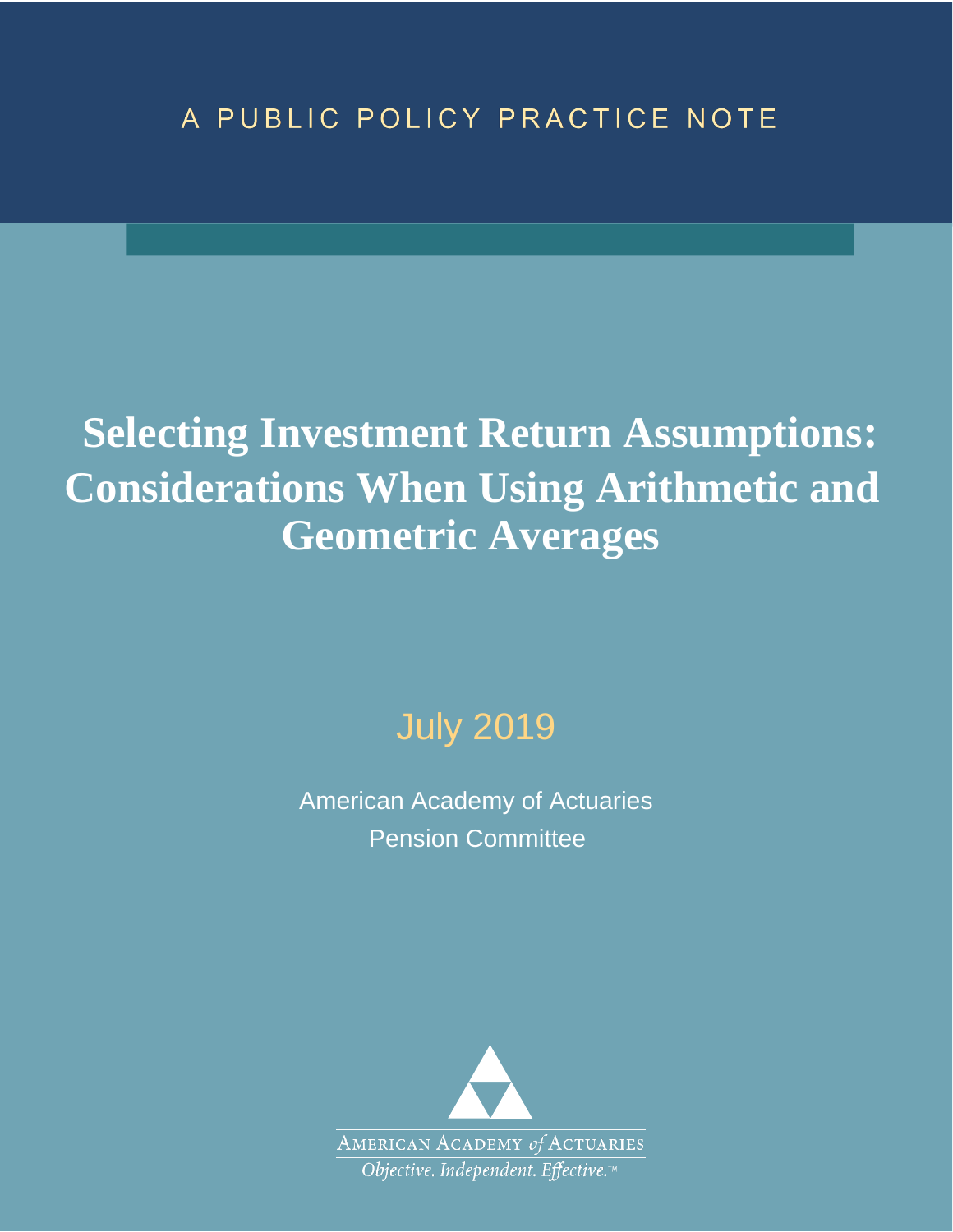## Selecting Investment Return Assumptions: Considerations When Using Arithmetic and Geometric Averages

*July 2019*

Developed by the Pension Committee of the American Academy of Actuaries



Objective. Independent. Effective.™

The American Academy of Actuaries is a 19,500-member professional association whose mission is to serve the public and the U.S. actuarial profession. For more than 50 years, the Academy has assisted public policymakers on all levels by providing leadership, objective expertise, and actuarial advice on risk and financial security issues. The Academy also sets qualification, practice, and professionalism standards for actuaries in the United States.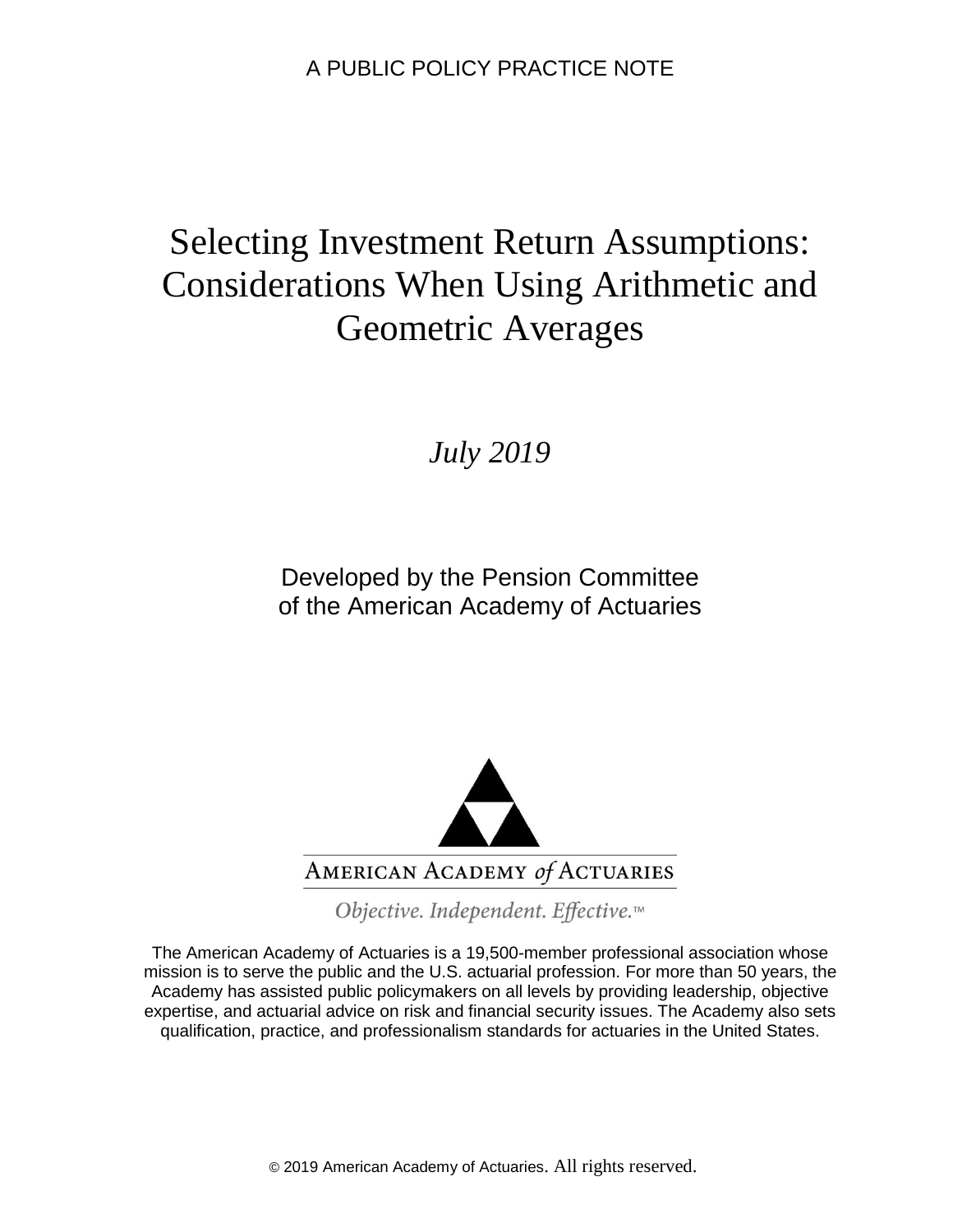#### **2019 Pension Committee**

Bruce Cadenhead, MAAA, FSA, EA, FCA, Chairperson Elena Black, MAAA, FSA, EA, FCA, Vice Chairperson

Michael Antoine, MAAA, FSA, EA Mike Bain, MAAA, ES, FCA, FSPA, ASA Rachel Barnes, MAAA, FSA, EA, CERA Tim Geddes, MAAA, FSA, EA, FCA Stanley Goldfarb, MAAA, FSA, EA Scott Hittner, MAAA, FSA, EA, FCA Lloyd Katz, MAAA, FSA, EA, FCA Grace Lattyak, MAAA, FSA, EA, FCA

 Tonya Manning, MAAA, FSA, EA, FCA A. Donald Morgan, MAAA, FSA, EA, FCA Nadine Orloff, MAAA, FSA, EA, FCA Jason Russell, MAAA, FSA, EA James Shake, MAAA, EA, FCA Mark Shemtob, MAAA, FSA, EA, FCA Mary Stone, MAAA, FSA, EA, FCA Aaron Weindling, MAAA, FSA, EA, FCA

The Committee gratefully acknowledges the contributions of David Kausch, Gerard Mingione, Mitch Serota, and former Pension Committee Chairperson Michael Pollack.



Objective. Independent. Effective.™

1850 M Street NW, Suite 300 Washington, DC 20036-5805

© 2019 American Academy of Actuaries. All rights reserved.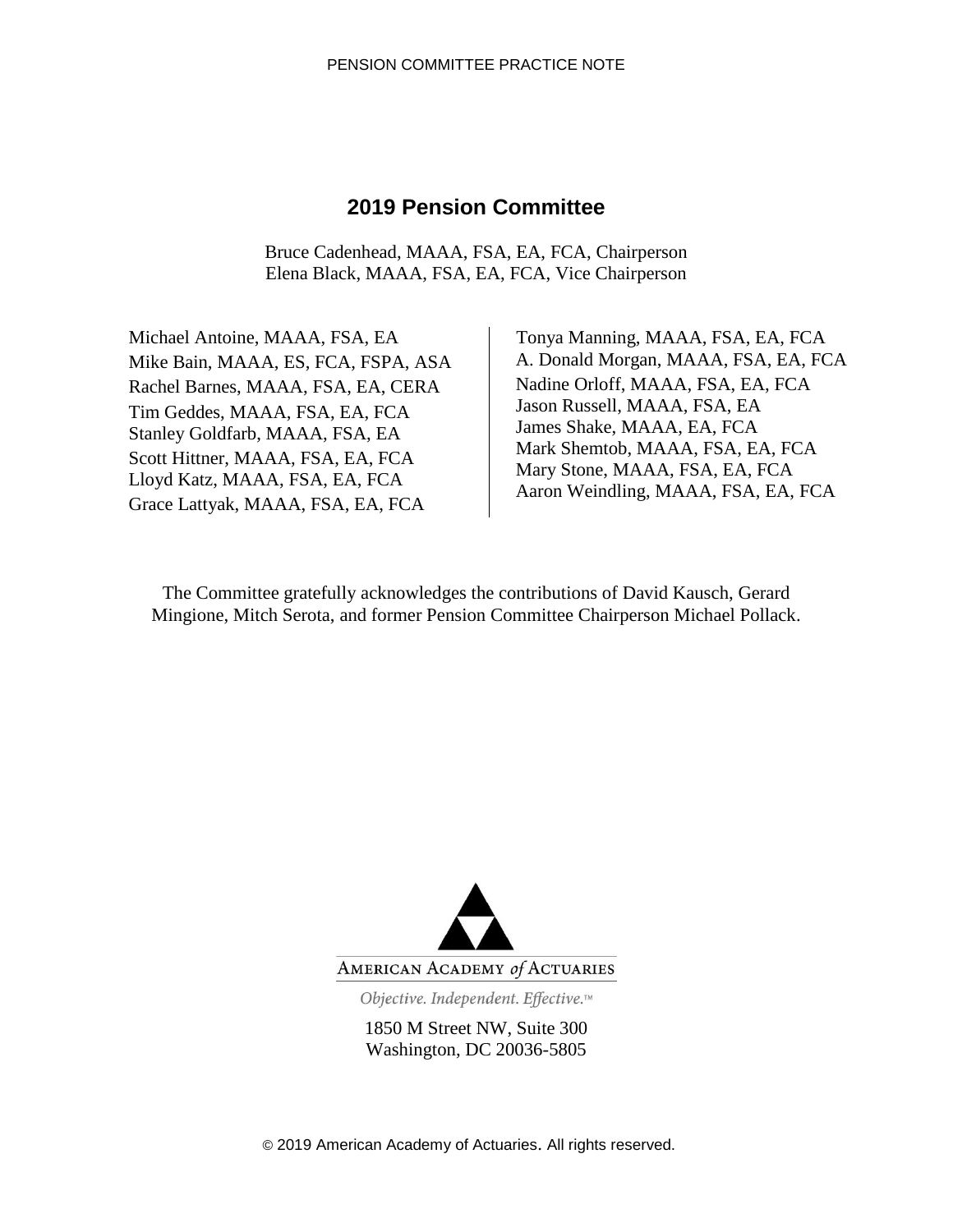#### PENSION COMMITTEE PRACTICE NOTE

## **TABLE OF CONTENTS**

| Appendix 1 |
|------------|
|            |
| Appendix 2 |
|            |
| Appendix 3 |
|            |
|            |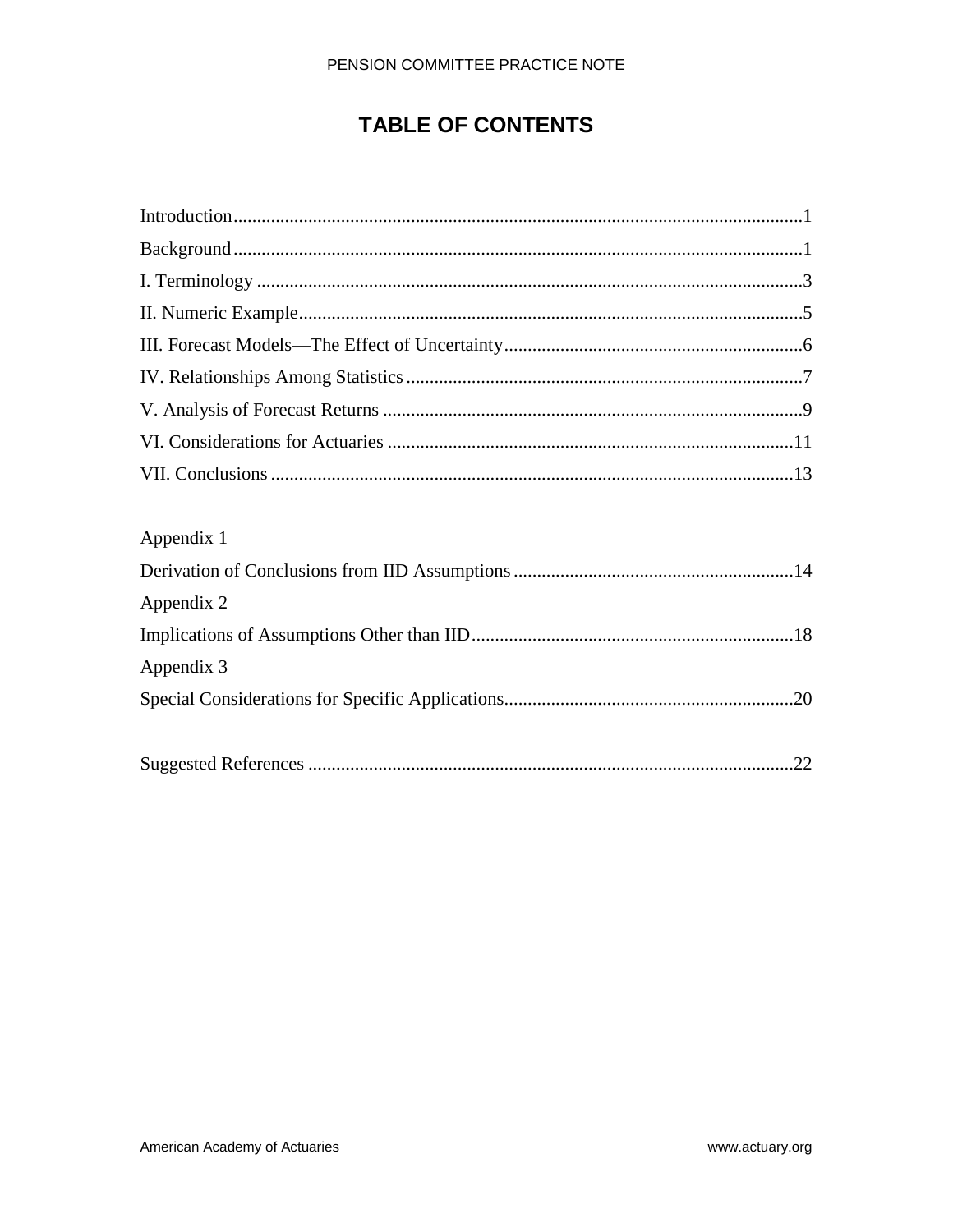## **INTRODUCTION**

This practice note is not a promulgation of the Actuarial Standards Board, is not an actuarial standard of practice (ASOP) or an interpretation of an ASOP, is not binding upon any actuary, and is not a definitive statement as to what constitutes generally accepted practice in the area under discussion. Events occurring subsequent to the publication of this practice note may make the practices described in the practice note irrelevant or obsolete.

This practice note was prepared by the Pension Committee of the Pension Practice Council of the American Academy of Actuaries to provide information to actuaries on current and emerging practices in the selection of investment return assumptions based on anticipated future experience. The intended users of this practice note are the members of actuarial organizations governed by the ASOPs promulgated by the Actuarial Standards Board.

This practice note may be helpful when setting investment return assumptions, or providing advice on setting investment return assumptions, for funding (where permitted by law) and for financial accounting in connection with funded U.S. benefit plans. It does not cover the selection and documentation of other economic assumptions or demographic assumptions.

The Pension Committee welcomes any suggested improvements for future updates of this practice note. Suggestions may be sent to the pension policy analyst of the American Academy of Actuaries at 1850 M Street NW, Suite 300, Washington, DC 20036 or by emailing [pensionanalyst@actuary.org.](mailto:pensionanalyst@actuary.org)

## **BACKGROUND**

Actuarial Standard of Practice No. 27 (ASOP No. 27), *Selection of Economic Assumptions for Measuring Pension Obligations*, provides guidance to actuaries in selecting economic assumptions such as those relating to investment return, discount rates, and compensation increases.

Key provisions of ASOP No. 27 relating to the determination of investment return assumptions include the following:

- Assumptions should be reasonable and consistent with other economic assumptions selected by the actuary for the measurement period (Sections 3.6 and 3.12).
- Assumptions should reflect the actuary's observations of the estimates inherent in market data and/or the actuary's estimate of future experience (Section 3.6[d]).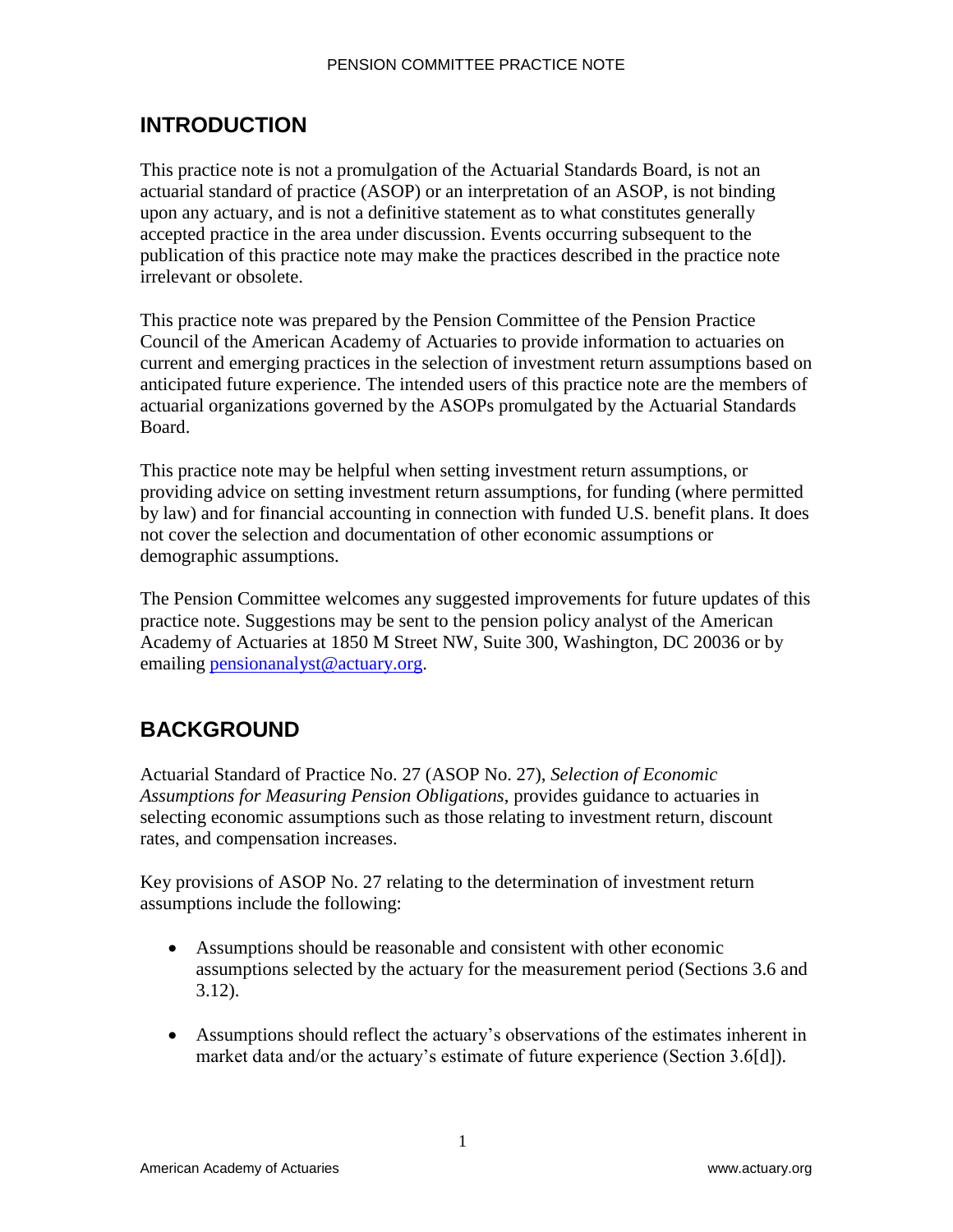- Assumptions should have no significant bias (Section  $3.6\text{[e]}$ ).<sup>1</sup>
- The actuary should review appropriate recent and long-term historical economic data as part of the assumption-setting process (Sections 3.4).
- Active management premiums should not be anticipated without relevant supporting data (Section 3.8.3[d]).

Complex issues arise in the determination of investment return assumptions, especially for an investment return assumption that will be used as a discount rate (i.e., as a means for determining the present values of promised benefit payments payable over long periods). In particular, the ASOP acknowledges the distinction between assumptions that reflect arithmetic versus geometric average returns (Section 3.8.3[j]). Arithmetic averages generally exceed geometric averages, but some issues and concerns may arise in developing investment return assumptions based on these higher rates. The ultimate choice between these approaches, or the adoption of an alternative approach, will likely depend on purpose of the measurement. The approaches may produce materially different results.

This practice note provides discussion and background information relating to this technical issue. It focuses primarily on considerations relating to the use of *the return assumption as a discount rate*; other situations are noted in an appendix. The body of the practice note is divided into seven sections:

- I. Terminology: sets forth definitions of terms that will be used frequently. Readers are encouraged to review this section carefully, as usage in this practice note may differ slightly from what may be used in other contexts.
- II. Example: demonstrates geometric and arithmetic computations for historical performance.
- III. Forecast Models—The Effect of Uncertainty: shows how return measures are affected by the variability of outcomes.
- IV. Relationships Among Statistics: compares means and medians in the context of arithmetic and geometric models.
- V. Analysis of Forecast Returns: addresses stochastic simulations and analysis of results.
- VI. Considerations for Actuaries: presents additional issues to be considered with respect to discount rate selection.

<sup>&</sup>lt;sup>1</sup> The ASOP contains an exception "when provisions for adverse deviation or plan provisions that are difficult to measure are included and disclosed under section 3.5.1, or when alternative assumptions are used for the assessment of risk."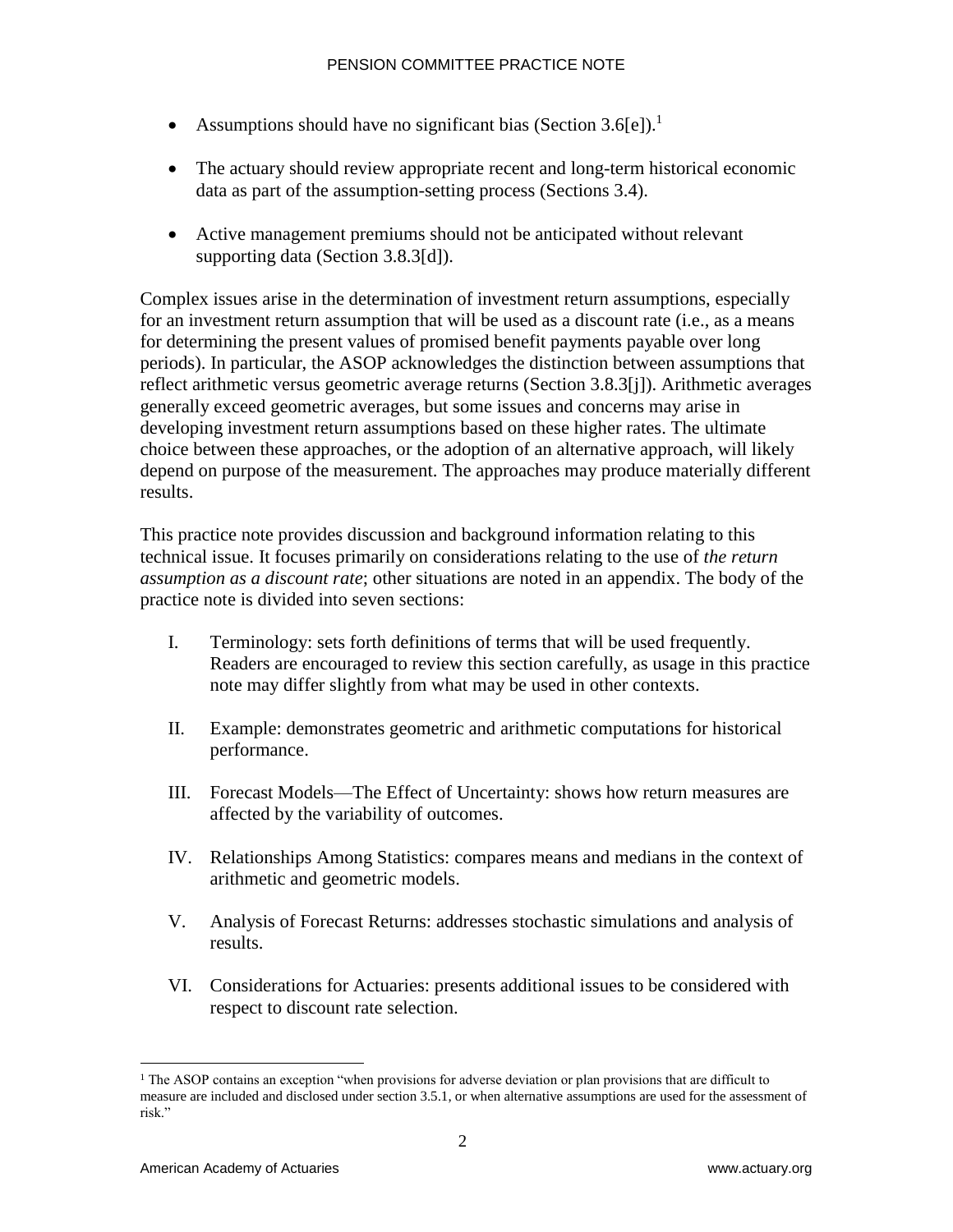VII. Conclusions: summarizes the key points from the practice note.

The material presented in this practice note is complex and technical. Although an initial read-through may not require a major time investment, actuaries may find it beneficial to devote several hours to a more in-depth review and study of the concepts, arguments, and applications presented. The practice note offers three appendices and a bibliography to support further independent study.

## **I. TERMINOLOGY**

Setting an investment return assumption can require the application of concepts that are highly technical and involve subtle theoretical distinctions. Gaining a thorough understanding of these concepts may be challenging because different authors may use terminology differently. Some terms can also be used in a less technical sense in other contexts, and they therefore might have developed certain general connotations that can be confusing or misleading when those terms are used in a technical setting.

Accordingly, this section lays out the terminology that will be used throughout this practice note. Note that this terminology sometimes differs from the terminology employed in ASOP No. 27. These definitions and the subsequent discussion presume a probability distribution of future investment returns. They therefore rely on an underlying reference portfolio (the portfolio in which plan assets are presumed to be invested over the measurement period, reflecting the intended asset allocation and rebalancing approach) to provide this basis for the probability distribution.

- *Average*: A statistic calculated from a sequence of values, which can be either historical returns or a single scenario of future returns. In other material, the word "average" is used to describe a calculation performed on a random variable. To avoid confusion, this practice note will use other terms to describe results that apply to random variables. The two types of average returns addressed by the practice note are:
	- o *Arithmetic average return*: Calculated from a sequence of periodic returns by dividing the sum of the rates of return by the number of periods. For example, the arithmetic average of 2%, 5%, and -1% is  $(2\% +5\% -1\%) \div 3 = 2\%$ .
	- o *Geometric average return*: Calculated from a sequence of periodic returns by first converting each of them to the amount that would be accumulated during the period from an investment of \$1. For example, the single period accumulation that corresponds to a 10% return is 1.1, while the accumulation corresponding to a -5% return is 0.95. The geometric return over N periods is determined by taking the Nth root of the N periodic single period accumulations and subtracting 1 from the result. For example, the geometric average of 2%, 5%, and -1% is  $(1.02 \times 1.05 \times 0.99)^{1/3}$ -1 = 1.97%. As discussed in more detail later, if returns vary from one period to the next, the geometric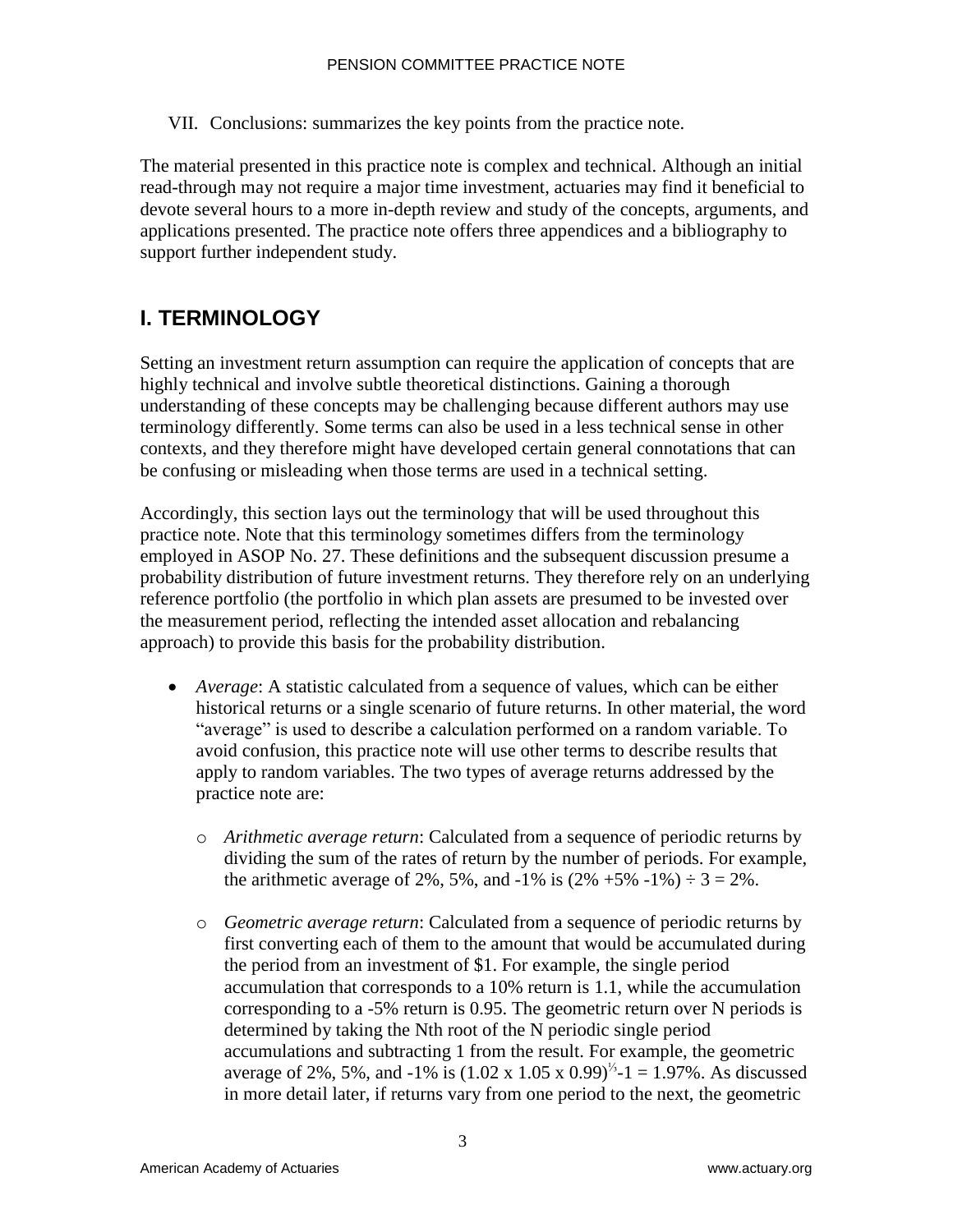#### PENSION COMMITTEE PRACTICE NOTE

average return over multiple periods will always be less than the arithmetic average return.

- *Terminal wealth*: The amount that accumulates from an initial investment of \$1. For any value of terminal wealth at the end of N periods, the equivalent discount rate is determined by taking the Nth root of terminal wealth and subtracting 1.
- *Independent and identically distributed (IID):* In probability theory and statistics, a sequence of random variables is independent and identically distributed if they share the same probability distribution and each variable is independent of all others. That is, each random variable is unaffected by the variables that came before. The assumption that observations will be IID tends to simplify the underlying mathematics of many statistical methods. The assumption is important in the classical form of the central limit theorem, which states that the probability distribution for IID variables with finite variance approaches a normal distribution. Not all actuaries consider the assumption of IID to be an adequate representation of projected investment returns.

The following two terms describe properties or results developed from the probability distribution of a random variable, such as the output from a stochastic simulation:

• *Mean or Expected value*: The average of possible values for a random variable weighted by the probability associated with each value. In stochastic analysis this outcome is estimated to be the average of the variable in question for all simulated scenarios.

The word "expected" is often used in other contexts to refer to a single outcome that is considered likely. For example, an individual might say that the home team is "expected" to win a game in which it is favored although a loss is possible. Because its usage in this sense is common, this practice note instead generally refers to "mean."

Some sources will describe average returns developed from historical results or a single sequence of forecast outcomes as mean returns. (For example, they may use phrases such as "arithmetic mean return" or "geometric mean return.") This practice note uses "mean" only to describe a statistic related to a random variable, not a statistic calculated from a sequence of values.

• *Median*: A value that separates the upper 50% from the lower 50% of the distribution of outcomes for a random variable.

The arithmetic and geometric average returns and the terminal wealth outcomes are themselves random variables. Statistics such as the following may be useful in determining a basis for setting an investment return assumption: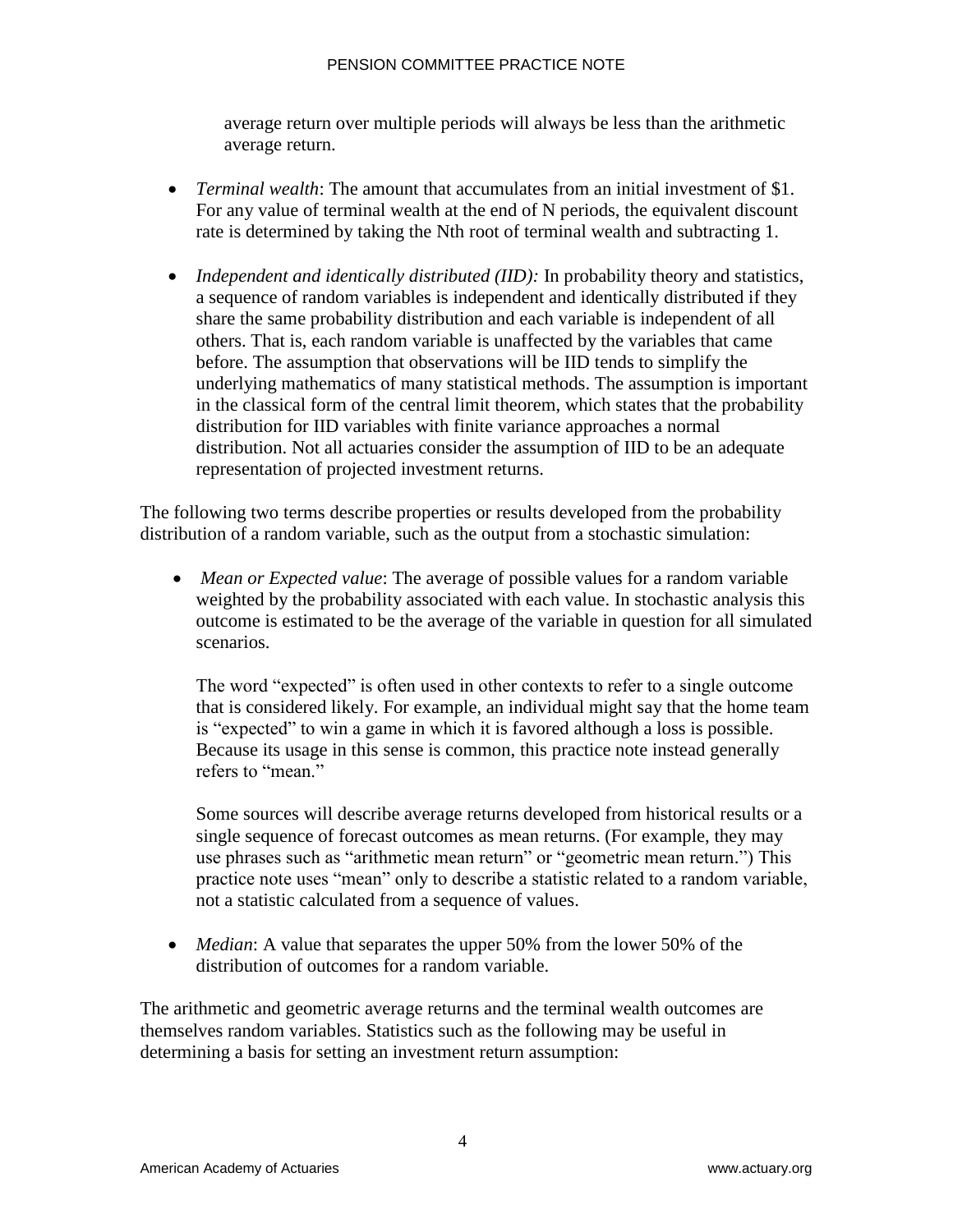- the mean value of arithmetic average return (ASOP No. 27 refers to this as "forward-looking expected arithmetic return.")
- the mean value of geometric average return (ASOP No. 27 refers to this as "forward-looking expected geometric return.")
- the mean and median values of terminal wealth
- the equivalent discount rates associated with the mean and median values of terminal wealth

### <span id="page-8-0"></span>**II. EXAMPLE**

Much of the discussion that follows will consider these calculations as applied to a set of simulated future capital market outcomes such as those developed from a stochastic forecast. These outcomes can be presented in a table of results, arranged with each scenario as a row and results for each simulation year as a column. The analysis of historical results or a deterministic forecast would, in contrast, entail only one set of outcomes.

#### Exhibit 1

|          |     |       | <b>Annual Return</b> |        |       |            |           |          |
|----------|-----|-------|----------------------|--------|-------|------------|-----------|----------|
|          |     |       | Year                 |        |       | Arithmetic | Geometric |          |
|          |     |       |                      |        |       | Average    | Average   | Terminal |
| Scenario |     | 2     | 3                    | 4      | 5     | Return     | Return    | Wealth   |
| A        | 5%  | 16%   | 20%                  | 7%     | $-4%$ | 8.8%       | 8.5%      | 1.50     |
| B        | 14% | 1%    | 6%                   | $-12%$ | 3%    | 2.4%       | 2.0%      | 1.11     |
| C        | 1%  | 14%   | 26%                  | $-3%$  | 18%   | 11.2%      | 10.7%     | 1.66     |
| D        | 22% | $-4%$ | 6%                   | 11%    | $-3%$ | 6.4%       | 6.0%      | 1.34     |
| E        | 6%  | 14%   | $-3%$                | $-8%$  | 12%   | 4.2%       | 3.9%      | 1.21     |

The statistics for each scenario are determined as described above. For example, the arithmetic average for scenario A is equal to  $(5% + 16% + 20% + 7% - 4%) / 5 = 8.8%$ . The geometric average for the same scenario is  $(1.05)(1.16)(1.20)(1.07)(0.96)^{1/5} - 1 =$ 8.5%. Similarly, the terminal wealth is  $(1.05)(1.16)(1.20)(1.07)(0.96) = 1.50$ .

The combination of model-generated scenarios makes up a collection of random variables for which additional statistics can be calculated. The mean and median of arithmetic average, geometric average, and terminal wealth are shown below. The equivalent discount rates that generate terminal wealth figures are also calculated.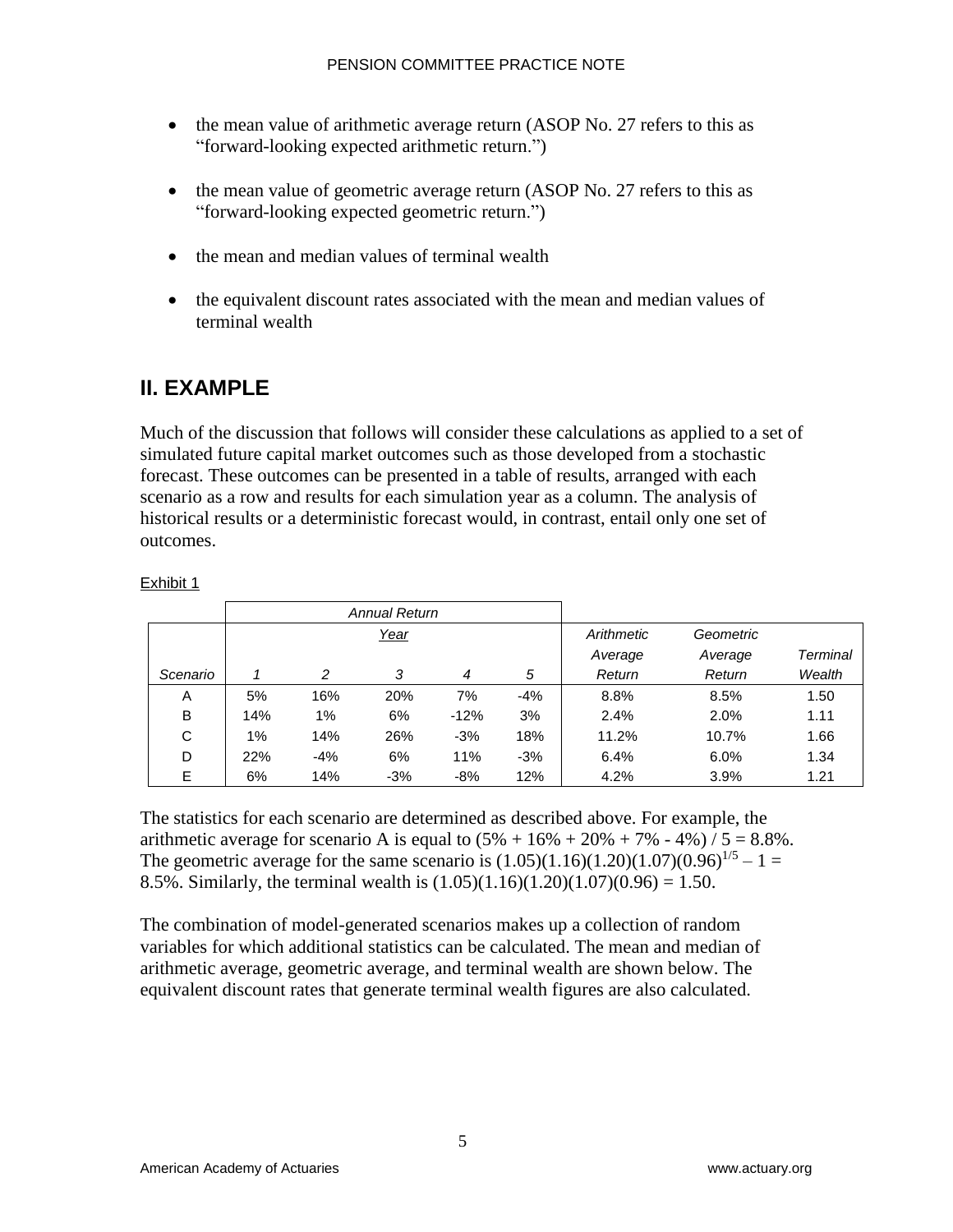#### PENSION COMMITTEE PRACTICE NOTE

| Simulation results                            | Mean | Median               |
|-----------------------------------------------|------|----------------------|
| Arithmetic average                            | 6.6% | 6.4%                 |
| Geometric average                             | 6.2% | 6.0%                 |
| Terminal wealth                               | 1.36 | 1.34                 |
| Discount rate associated with terminal wealth | 6.4% | $6.0\%$ <sup>2</sup> |

#### *Reporting historical returns*

Over a single investment period, arithmetic and geometric calculations of return are equal by definition. For multiple periods, however, the average returns will be equal only if each of the time-period returns are the same. To the extent that there is return volatility, the arithmetic average will be higher than the geometric average return, as the above example illustrates.

Standards have been developed specifically for use in performance reporting. These require linking investment performance over multiple periods geometrically, not arithmetically. This approach produces the single rate of return that would have produced the same rate of growth as the known but varying sequence of past returns. Suppose, for example, that the sequence of returns illustrated in scenario D actually came to pass. In that case, the terminal wealth would reconcile with the geometric average of the portfolio returns in that scenario:  $(1.060)^5 = 1.34$ .

The selection of a return assumption for discounting future cash flows is a different exercise. The convention that has been established for performance reporting may not necessarily be the most desirable when calculating liabilities. This practice note presents issues for the actuary to consider when determining which approach best fits the purpose.

## **III. FORECAST MODELS—THE EFFECT OF UNCERTAINTY**

The analysis of past performance does not consider uncertain future outcomes, but forward-looking/forecast models typically do, and such analysis is critical to actuarial work. Intuitive conclusions based on analysis of historical results may not apply to the probability distributions of future returns.

Consider this highly simplified example: A distribution of outcomes based on only two potential return outcomes, +20% or -10%, with a 50% probability assigned to each. The returns for each year are presumed to be independent, without any serial correlation or reversion to mean.

 $<sup>2</sup>$  Note that the median geometric average return equals the discount rate equivalent of median terminal wealth by</sup> definition.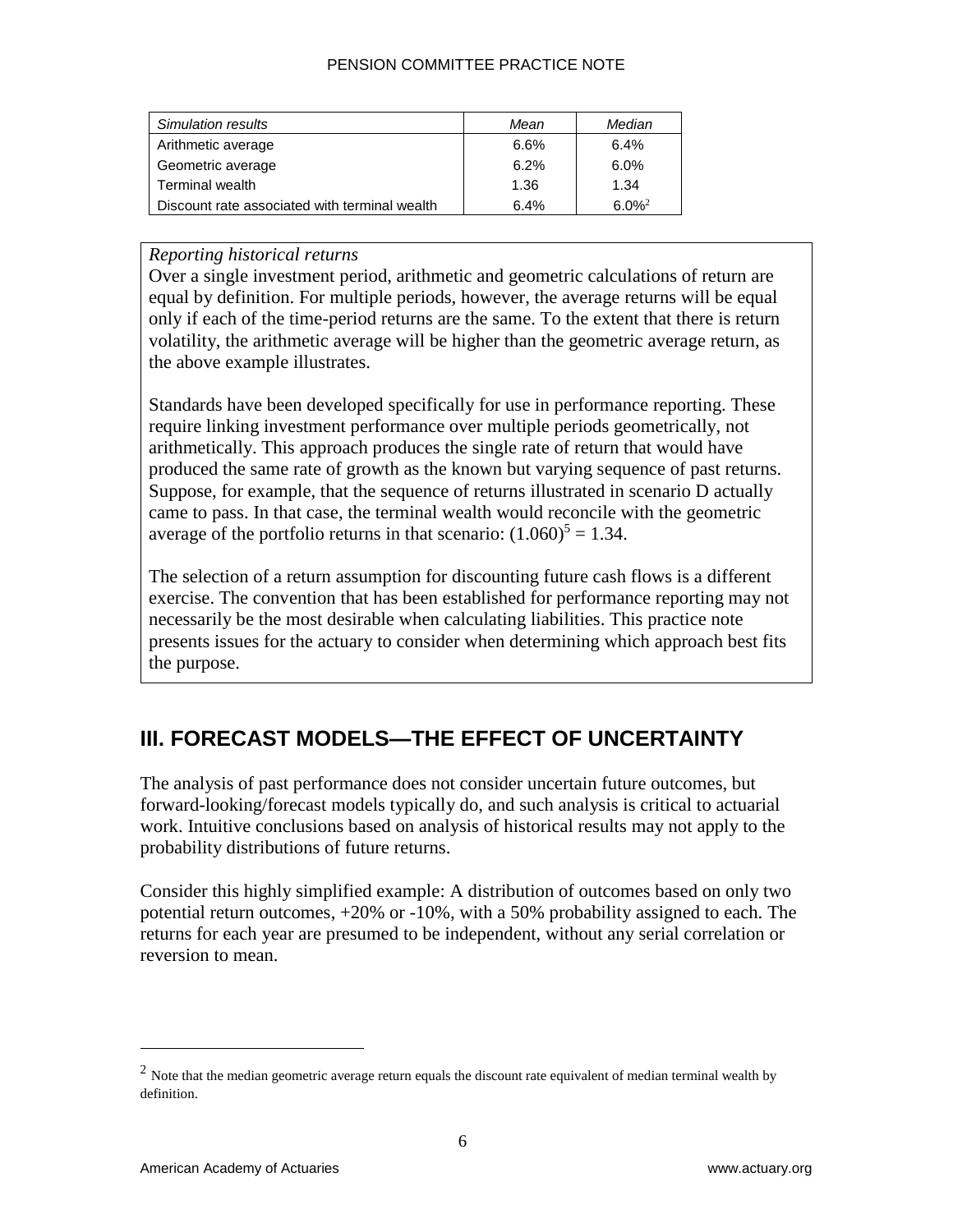

The mean of each year's return is, of course, 5%. The median annual return result is also  $5\%$ .<sup>3</sup> The annual returns are symmetric in the sense that the median equals the mean.

Even though the distribution of annual returns is symmetric, the distribution of terminal wealth in two years is not. The highest terminal wealth (1.44) exceeds the median (1.08) by more than the median exceeds the lowest outcome (0.81). The same observation applies to the geometric average return but not to the arithmetic average return. When considering the distributions of geometric average return or terminal wealth, the mean outcome will exceed the median outcome. (If returns are constant, the two statistics will be identical).

|                                        | Mean | Median |
|----------------------------------------|------|--------|
| Arithmetic average                     | 5.0% | 5.0%   |
| Geometric average                      | 4.5% | 3.9%   |
| Terminal wealth                        | 1.10 | 1.08   |
| Discount rate associated with terminal |      |        |
| wealth $4$                             | 5.0% | 3.9%   |

## **IV. RELATIONSHIPS AMONG STATISTICS**

The relationships among these statistics are easiest to evaluate when future years' distributions of returns are considered to be IID, as was presumed in the example above. While this assumption forms the basis of many statistical models and conclusions, it may not incorporate the dynamics of observed return patterns.

 $\overline{a}$  $3$  In this example, half of the returns are  $+20\%$  and the other half are  $-10\%$ . It is typical to calculate the median of an even number of outcomes as the midpoint of the middle two outcomes.

<sup>&</sup>lt;sup>4</sup> The single rate that reproduces the mean or median value for terminal wealth. For example, the mean terminal wealth of 1.10 would be generated by a constant 5% annual return.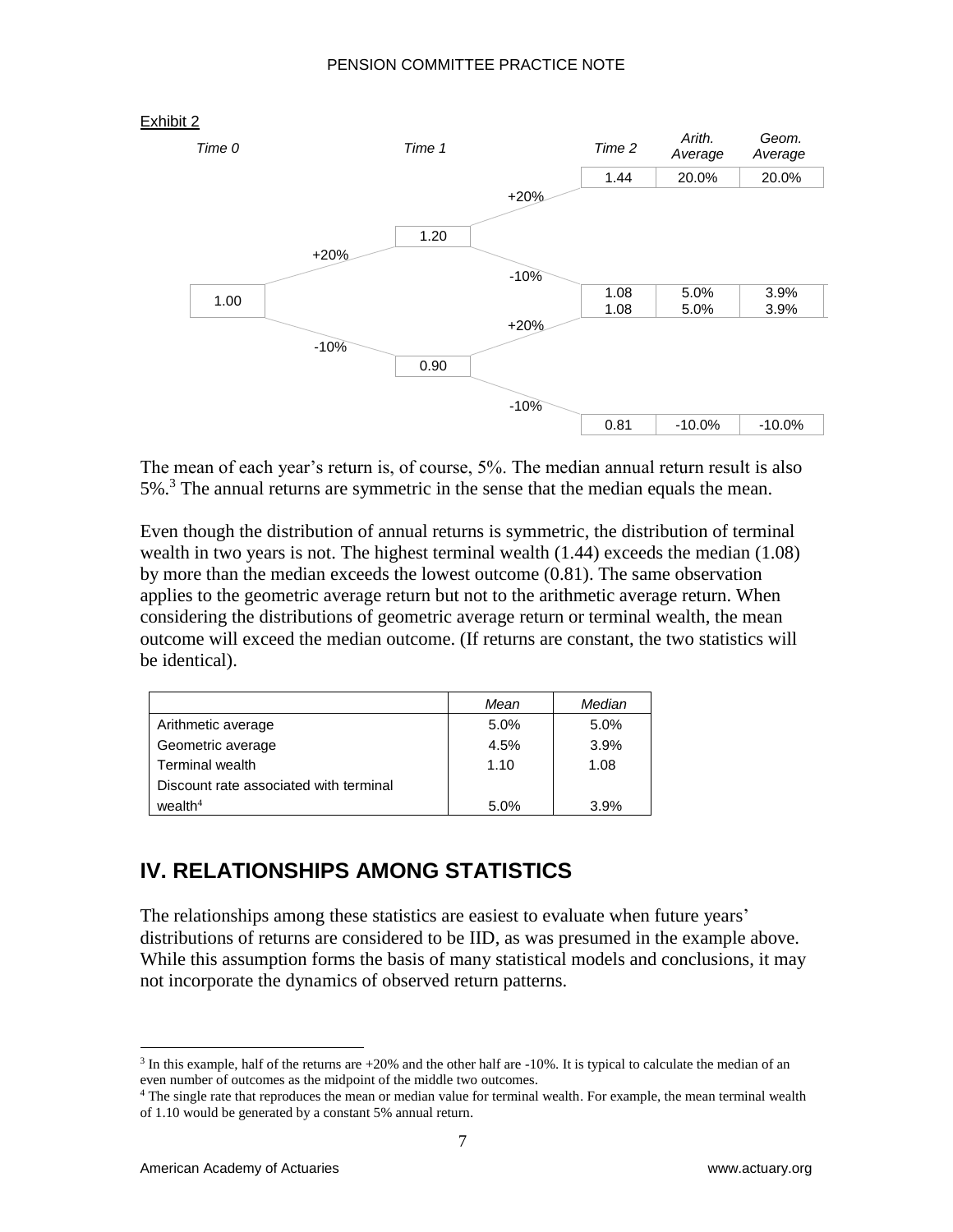#### PENSION COMMITTEE PRACTICE NOTE

Nonetheless, the IID assumption allows for straightforward application of statistical concepts and permits the representation of portfolio return as a lognormally distributed random variable. (See Appendix 1 for additional discussion of the lognormal model.) This assumption facilitates the demonstration of certain numerical relationships that will be discussed further below. Note that the relationships may be valid even when prospective returns are not IID; at least some of these same relationships will be found in the output from any scenario generation model when applied over sufficiently long periods of time.<sup>5</sup>

#### *Arithmetic average and geometric average returns*:

- Over a single period, arithmetic and geometric measures of return are identical by definition.
- Over multiple periods of returns, either historical or projected to occur over a single trial, the arithmetic average return will equal the geometric average return only if all periodic returns are equal. If there is any return volatility, arithmetic average return will exceed geometric average return. Over multiple trials, the mean arithmetic average return will therefore exceed the mean geometric average return.
- The mean of the distribution of geometric average returns will tend to decrease as the projection period increases (given some level of return volatility). There are a number of estimates for the relationship between mean arithmetic (A) and mean/median geometric average (G) returns over long time horizons. The most common approximation, although not the most accurate, is  $G \approx A$  - Variance/2, where variance is that related to single-period returns.<sup>6</sup>

#### *Arithmetic average return and terminal wealth:*

• The mean of the distribution of arithmetic average returns relates to mean terminal wealth. In other words, accumulating assets at the mean arithmetic average rate is expected to produce the mean terminal wealth.

#### *Geometric average return and terminal wealth:*

• The median of the distribution of geometric average returns corresponds to median terminal wealth. Also, because mean geometric average return converges to median geometric return as the projection period increases, mean geometric average return also ultimately equates to median terminal wealth.

 $<sup>5</sup>$  The wide range of possible simulation techniques complicates efforts to draw definitive conclusions about</sup> the circumstances under which various relationships will be exhibited. Analysis of the outcomes that result under IID conditions is relatively straightforward, but a broader class of simulations will also exhibit these relationships. IID properties should be viewed as sufficient but not strictly necessary to produce these results. Empirical analysis of simulated results may be the most effective way to assess various statistical relationships.

<sup>&</sup>lt;sup>6</sup> For example, in Exhibit 2, the 1-period standard deviation of returns is 15%, the arithmetic average  $A=5%$ and the geometric average G=3.9% and the approximation holds true:  $3.9\% \approx 5.0\%$  -  $15\%$   $\frac{2}{2}$ . See the referenced Mindlin papers for a more complete discussion of this formula, along with an array of alternative estimation approaches.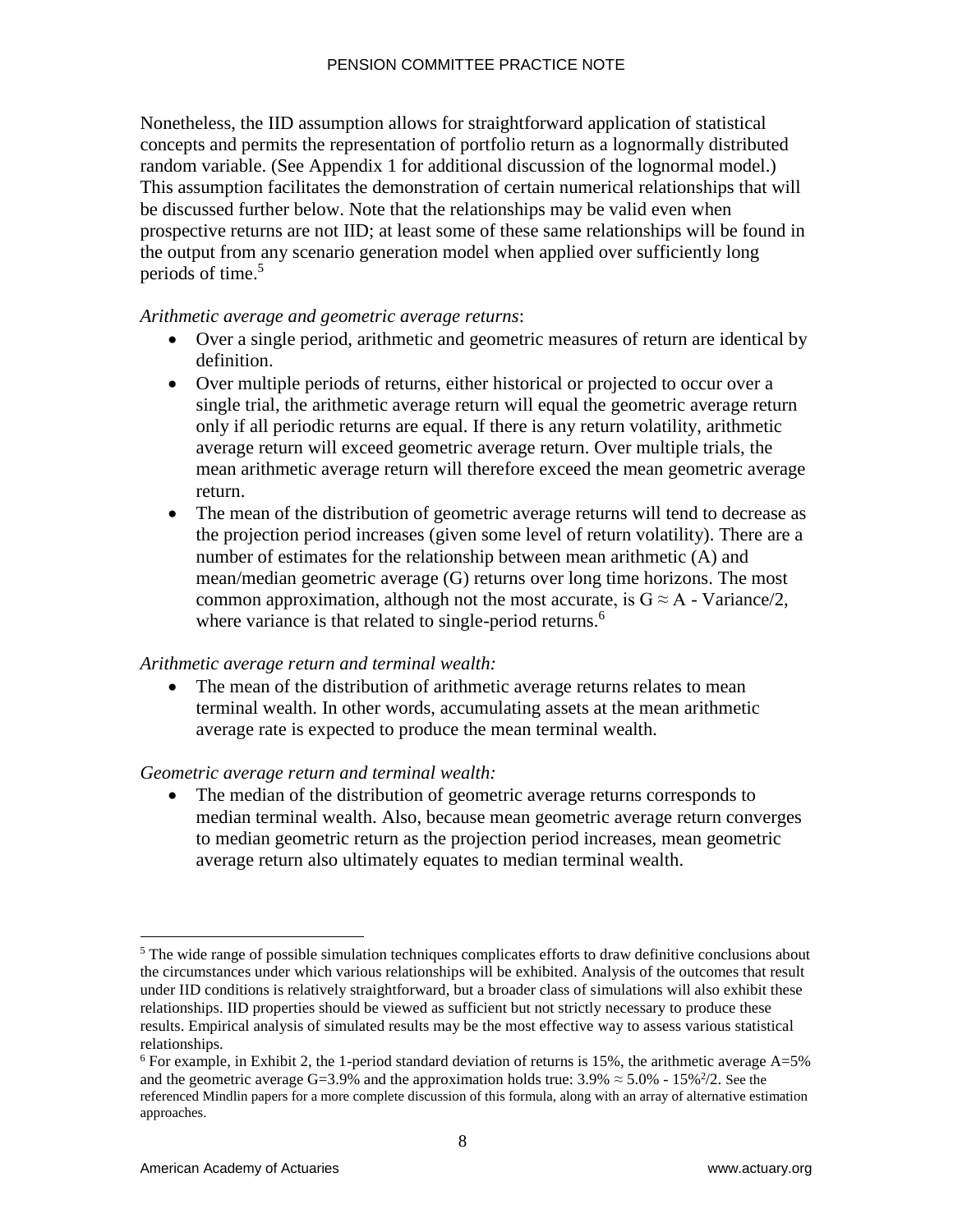An actuary referencing forecast results might need to review and test the distribution of outcomes from a particular capital market model to determine how well various relationships hold. In other words, the actuary might need to evaluate, rather than presume, connections such as the critical linkage between the mean values for arithmetic average and terminal wealth.

## **V. ANALYSIS OF FORECAST RETURNS**

The actuary's determination of an expected return assumption might be based on simulated future capital market outcomes along with, or in place of, a review of actual/historical capital market results. A stochastic forecast model will generate an array of possible results that can be characterized as arithmetic or geometric average returns. Some characteristics associated with each statistic may be of interest, including:

#### *No expected gain/loss*

This is a traditional actuarial objective. If the expected return assumption is set equal to the discount rate equivalent of mean terminal wealth, the expected gain or loss on assets in the future, in dollar terms, will be zero. Appendix 3 of ASOP No. 27 asserts that the mean arithmetic average return (forward-looking expected arithmetic return) will produce no expected gains or losses. This result would be anticipated from a model based on IIDtype parameters, but may not be found in other models that incorporate implied mean reversion.<sup>7</sup> In such cases, it might be appropriate to determine the discount rate equivalent of the mean terminal wealth result rather than to approximate that outcome by use of the arithmetic average.

As indicated above, the mean geometric average return converges to the discount rate that corresponds to median terminal wealth. In other words, gains and losses will occur with equal frequency when measured with respect to the mean geometric average return. The magnitude of the gains, however, will typically not be the same as the magnitude of the losses. The gains associated with high outlier outcomes will generally exceed the losses associated with low outlier outcomes.

If the assumed expected return is set to the expected geometric average and that geometric average return is realized over a given period, no gain/loss will result. If the assumed return is set to the expected arithmetic average return and that arithmetic average return is realized, however, there is likely to be a loss. Unless the return is realized as a constant rate every year, a loss will arise. The geometric average return that is realized, which corresponds to the accumulation of wealth, will be less than the arithmetic return (see [Section II\)](#page-8-0). Because the experienced return amounts will almost certainly not be returned as a constant rate, an arithmetic average return that is *greater*  than the investment return assumption must be realized in order to avoid a loss.

 $<sup>7</sup>$  In models with mean reversion tendencies, the mean arithmetic average return result is likely to exceed the discount</sup> rate equivalent of mean terminal wealth. This imbalance arises from such models' tendency to pull outlier results within a given sequence of simulated returns back toward the median over the successive years. Doing so effectively suppresses "longitudinal" volatility (the range of accumulated wealth outcomes over time) while leaving "crosssectional" volatility (the range of return outcomes for any one simulation year) unaffected.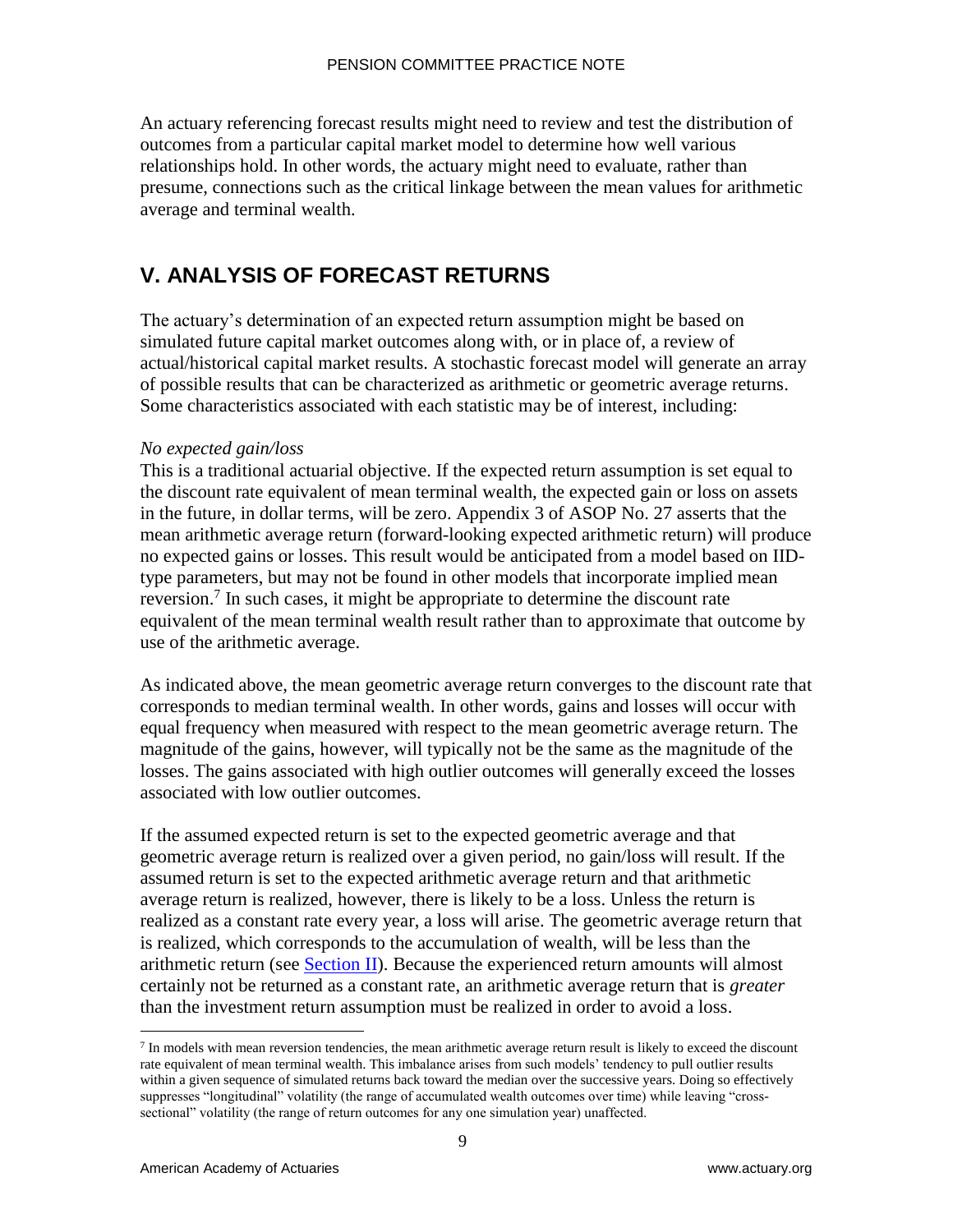For example, consider annual returns based on a distribution with a mean of 6%. Returns consistent with this distribution will, at the median, result in an arithmetic average return of 6% but a geometric average return below 6%. If the actuary uses a constant rate of return of 6% as the valuation assumption, then the median outcome will produce losses relative to this assumption. It will take an above-median set of returns to produce a result that is consistent with a constant 6% annual return. Historical performance is thus conventionally measured with geometric averages, not arithmetic.

#### *Credibility/robustness<sup>8</sup>*

The mean of a random variable is much more sensitive to outlier values than its median, because the mean value is affected by the existence of a few large outlier values, while the median is not. Because geometric average return corresponds to the median terminal wealth statistic, it is considered to be a more robust outcome from a capital market simulation model than is the arithmetic average return.

This characteristic becomes especially important if the actuary believes that outlying scenarios in a probability distribution are not fully credible. Certain statistical techniques may also be considered to address this situation. For example, the outlying scenarios may be truncated, or their values may be replaced with threshold values. It may be necessary to consider the specific situation, including the purpose of the measurement, before making any such adjustments to the distribution.

#### *Conservatism*

 $\overline{a}$ 

Because mean arithmetic average return will almost always exceed mean geometric average return (and will never be less than it), the use of the arithmetic average for discounting purposes would be viewed as a less conservative assumption.

## **VI. CONSIDERATIONS FOR ACTUARIES**

As noted earlier, the geometric average of historical returns is the single rate that would have generated the same wealth accumulation as actually observed. Reference to historical results when setting assumptions about the future raises additional considerations. The likelihood of similar outcomes recurring is affected by differences between current economic conditions and those observed in the historical period analyzed. Simply using historical return averages as estimates of future returns will generally not capture the effect on future returns of key drivers such as current inflation levels, interest rates, and stock market valuations.

<sup>8</sup> These terms are related in the sense that they connect to the level of confidence that might be attributed to a given modeling result.

<sup>--</sup> The term *robustness* relates to (1) the sensitivity of a given result to outlier data in the distribution from which it is derived, and (2) the ability of a test or result to provide valid insight even if the model presumptions are altered or violated.

<sup>--</sup> The term *credibility* as employed in this context relates to the level of reasonableness/validity associated with a given simulation result; it seems rational to assert that reliance on a less-robust forecast result would be considered less predictive of actual future outcomes.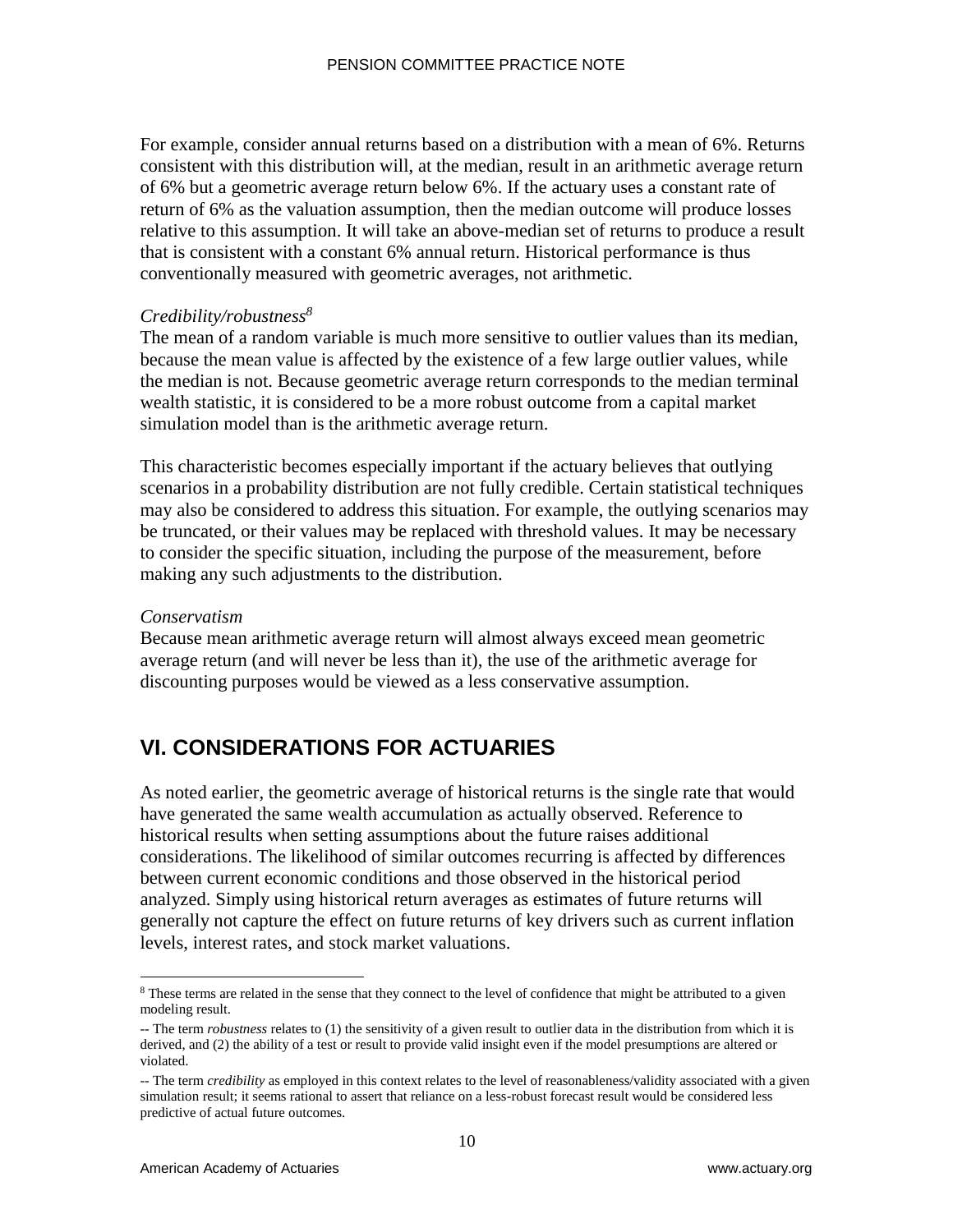Note that even if a forecast model were calibrated to fully align with historical results asset class means, standard deviations, and correlations that exactly match historical statistics—it would still produce a range of outcomes rather than the deterministic/single outcome represented in the historical record.

The generation and calibration of economic scenarios involves a host of decisions, and at least some simplification is generally necessary. The effect of these simplifications is an important consideration when assessing the credibility of simulated results. For example, cyclical qualities of capital markets might not be accurately simulated in modeling. One view is that mean-reversion tendencies exist in capital market outcomes over time.<sup>9</sup> A model that does not incorporate a mean reversion quality—e.g., one based on an IID presumption for the generation of annual outcomes—would be expected to produce a range of outcomes that is broader than a model that does reflect mean reversion. Because mean wealth outcomes are disproportionately affected by high outlier results, the actuary might consider the plausibility of return/wealth outcomes that are heavily dependent on such high outlier results.

One might also consider whether to focus on a mean outcome or on a distribution of outcomes as the basis for decision-making. When considering events that are repeatable, gains from one iteration are available to offset losses that occur in other iterations. For example, consider a bet of one dollar on the selection of a single integer from 1 to 1,000 with a payoff of 1,000:1. The expected value of this wager is one dollar. In this case, the highly likely but relatively small losses might be expected to offset the relatively unlikely but very large gain associated with a win. As long as the one-dollar bet is a small portion of the bettor's overall wealth, the game can be repeated often enough that the few favorable outcomes can be expected to offset the effect of the more numerous unfavorable outcomes.

However, if the number of expected incidences of betting is reduced for any reason (e.g., the bet is a large portion of the bettor's wealth), the situation changes. If there will be only a few betting opportunities, it might be more appropriate to focus on the distribution of expected outcomes, with greater focus on likely as opposed to mean outcomes. This recognizes that gains from the improbable but extremely favorable outcome are unlikely to be available to offset losses from the much more probable unfavorable outcomes. Of course, this does not necessarily imply that one should focus on the midpoint of the distribution of outcomes. Depending on objectives, a 50% chance of achieving the targeted result may or may not be sufficient.

<sup>9</sup> Mean-reversion tendencies would presumably result from constraints on the range of economic activity and capital market results, e.g., those imposed by resource/workforce/productive capacity limitations in the overall economy, current or simulated levels of interest rates vs. presumed normative levels, the level of equity pricing in comparison to historical mean price levels, and through the operation and underlying objectives of government fiscal and monetary policies. Note that the efficient market hypothesis implies that prices follow a random walk and consequently that rates of return are IID.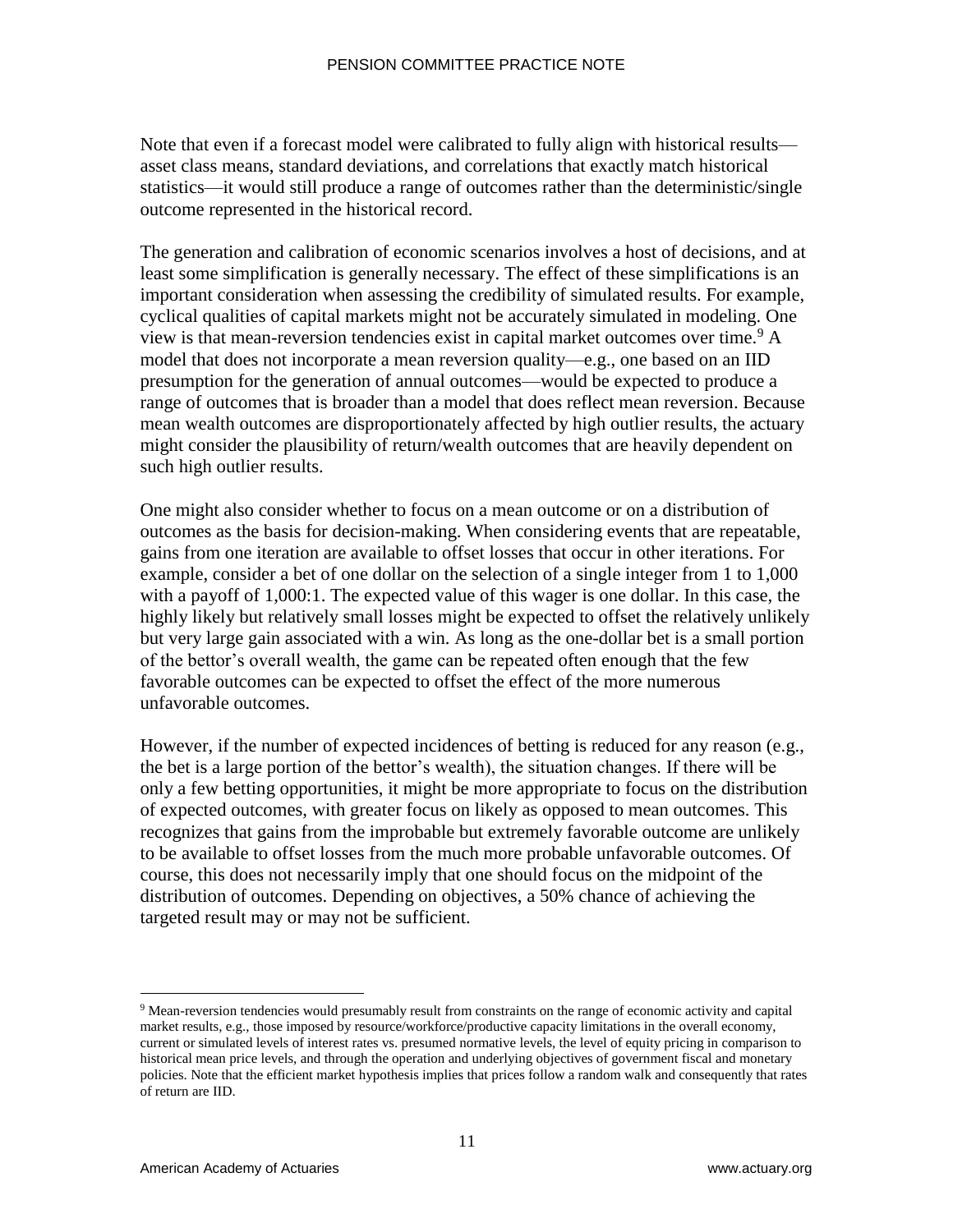Similarly, although a distribution of outcomes may be developed (mathematically or through a simulation of outcomes),  $^{10}$  there will ultimately be only one outcome. Gains from other favorable simulations will not be available to offset losses from unfavorable realized results. Thus, averaging the results from an array of potential outcomes may result in a measure that has limited practical value, especially in situations where it is more likely that actual experience will fall short of that average outcome. For this reason, a focus for decision-making might be on the distribution of results, such as the median and various percentile outcomes.

## **VII. CONCLUSIONS**

The conclusions from this practice note can be briefly summarized as follows:

- When evaluating historical return statistics, the use of geometric average return results is generally appropriate.
- When analyzing simulated future outcomes to select an expected return assumption to use as a discount rate, consideration may be given to both mean geometric and arithmetic average results, along with other related statistics such as the discount rate equivalent of mean or median terminal wealth.
- The actuary might expect that the use of an assumption based on the mean arithmetic average, or the return rate that generates the mean terminal wealth outcome, will produce no expected future gain or loss.<sup>11</sup> However, the gain/loss parity results from the greater dollar gain associated with high outlier outcomes vs. the smaller loss associated with low outlier outcomes. Thus, despite there being no gain or loss *on average,* the use of this assumption actually involves a greater-than-50% chance of a loss being incurred.
- In the context of simulated future results, over long periods the mean geometric average will align with the median wealth outcome, thus balancing the expected likelihood of gains and losses in the future. The mean geometric average is less sensitive to the influence of outlier results than is the arithmetic average, which means that it is the more robust outcome from capital market modeling.
- These conclusions are relevant primarily to the use of the investment return assumption as a discount rate in the measurement of liabilities. Appendix 3 describes two situations in which other considerations may apply.

 $10$  The discussion in this paper focuses on the distribution of uncertain future outcomes. An alternative framework would take the financial commitment of a pension fund as a given and then derive a distribution of present values consistent with this commitment. This concept is discussed in the Mindlin paper. Either approach may present a useful framework for decision-making.

 $<sup>11</sup>$  As noted earlier, the presumed equality in these two forecast outcomes might not be found in models that incorporate</sup> significant mean-reversion tendencies; i.e., calculated mean arithmetic average returns might exceed the level implied by mean terminal wealth.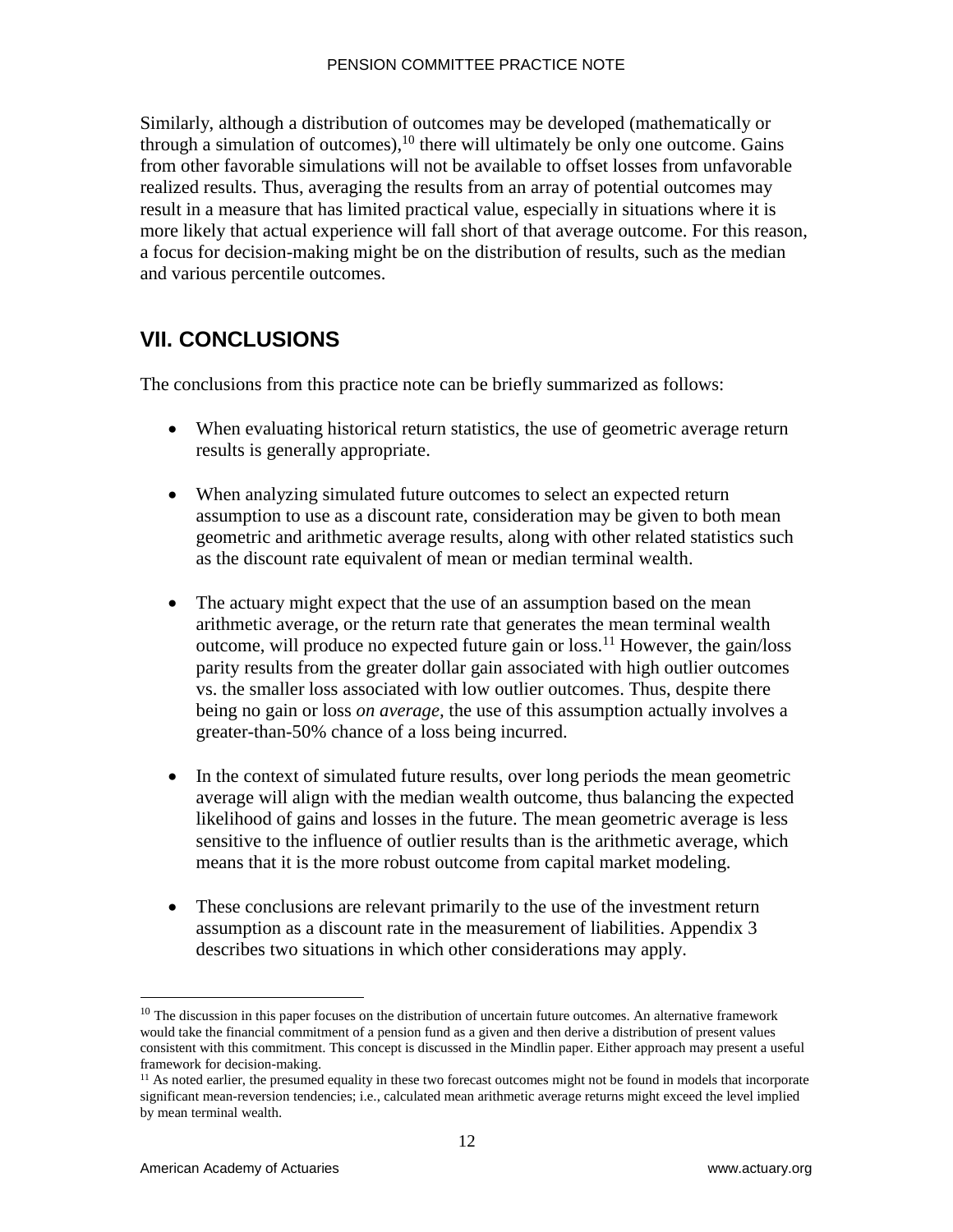The implications of using investment return assumptions based on arithmetic or geometric returns are surprisingly complex. An actuary considering the selection of an investment return assumption for discounting over long periods of time may find it helpful to consider the issues and concerns raised in this practice note.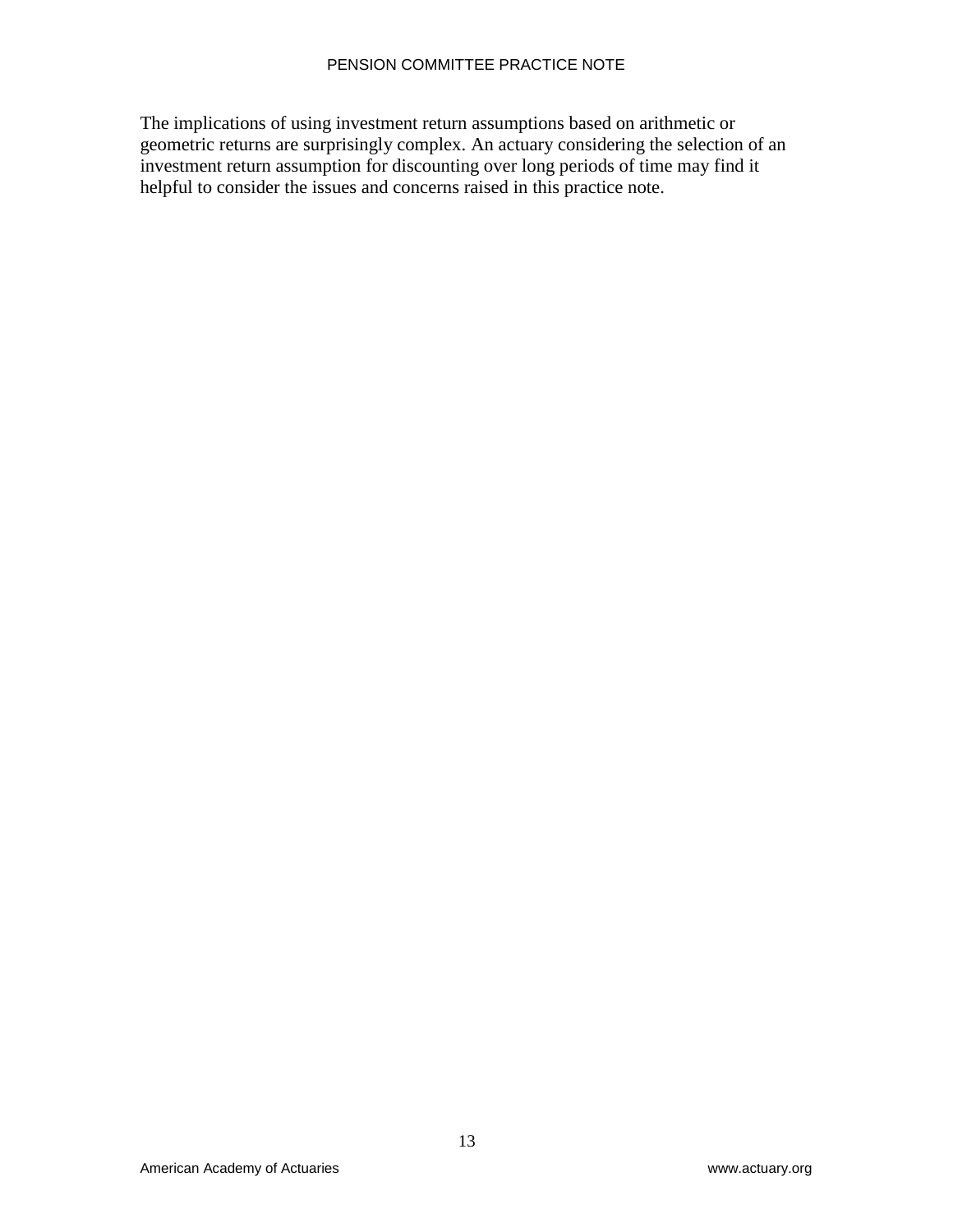## **APPENDIX 1**

#### **Derivation of Conclusions From IID Assumptions**

The relationships among statistics are easiest to evaluate when future years' distributions of returns are considered to be independent and identically distributed (IID). While this assumption forms the basis of many statistical models and conclusions, this treatment is a simplification in that it does not incorporate some dynamics of return patterns actually observed.

Statistical models based on IID principles, however, have some theoretical basis and exhibit a number of useful and noteworthy relationships. The weak form of the Efficient Market Hypothesis implies that stock prices do not depend on the past prices and will instantly react to new information. This implies that successive returns (annual or instantaneous) are independent random variables. If we also assume that the instantaneous, continuously compounded rates of return are independent, identically distributed (IID) random variables, then stock prices will have a lognormal distribution. This model forms the basis of the capital asset pricing model, the Black-Scholes model, and other widely referenced models. The discussion of modeling stock prices with lognormal distributions in this appendix is based in part on Chapter 18 of *Derivatives Markets* (Third Edition), 2013, by McDonald, R.L., Pearson Education.

A key reason we focus on the continuously compound rate of return as opposed to the annually compounded return is that in order to use the Central Limit Theorem (CLT), we must take the average of a sequence of random variables and annual returns are compounded, not averaged. Converting to continuously compounded return allows us to take an average in the exponent and thus use the CLT. In particular, if we divide the interval from *[0,1]* into *n* equal time period of length *1/n*, and assume random annual rates of return  $r_1, r_2, ..., r_n$ , then a stock with price  $S_0$  at time 0 will have price at time 1 of

$$
S_1 = S_{0*}(1+r_1)^{(1/n)}(1+r_2)^{(1/n)}...(1+r_n)^{(1/n)},
$$

which does not simplify easily. However, if we convert each  $r_i$  to a continuously compounded  $\delta_i = ln (1+r_i)$ , the stock price at time *1* will be

$$
S_I = S_0 * exp(\delta_I/n) * exp(\delta_2/n) * ... * exp(\delta_n/n) = S_0 * exp(\sum_{i=1}^n \delta_i/n).
$$

Note that the term in the final exponent,  $\sum_{i=1}^{n} \delta_i/n$ , is the average of the continuously compounded rates of return. We then apply the Central Limit Theorem to the exponent and see that  $\sum_{i=1}^{n} \delta_i / n$  converges to a normal distribution as *n* goes to infinity, provided that the mean and variance of each  $\delta_i$  are the same finite constants.

If  $\sum_{i=1}^{n} \delta_i / n$  converges to  $N(\mu, \sigma)$ , then  $S_I = S_0 * exp(N(\mu, \sigma))$  has a lognormal distribution. In this case, the random 1-period annual rate of return  $r = S_1/S_0 - I$  will have the following properties: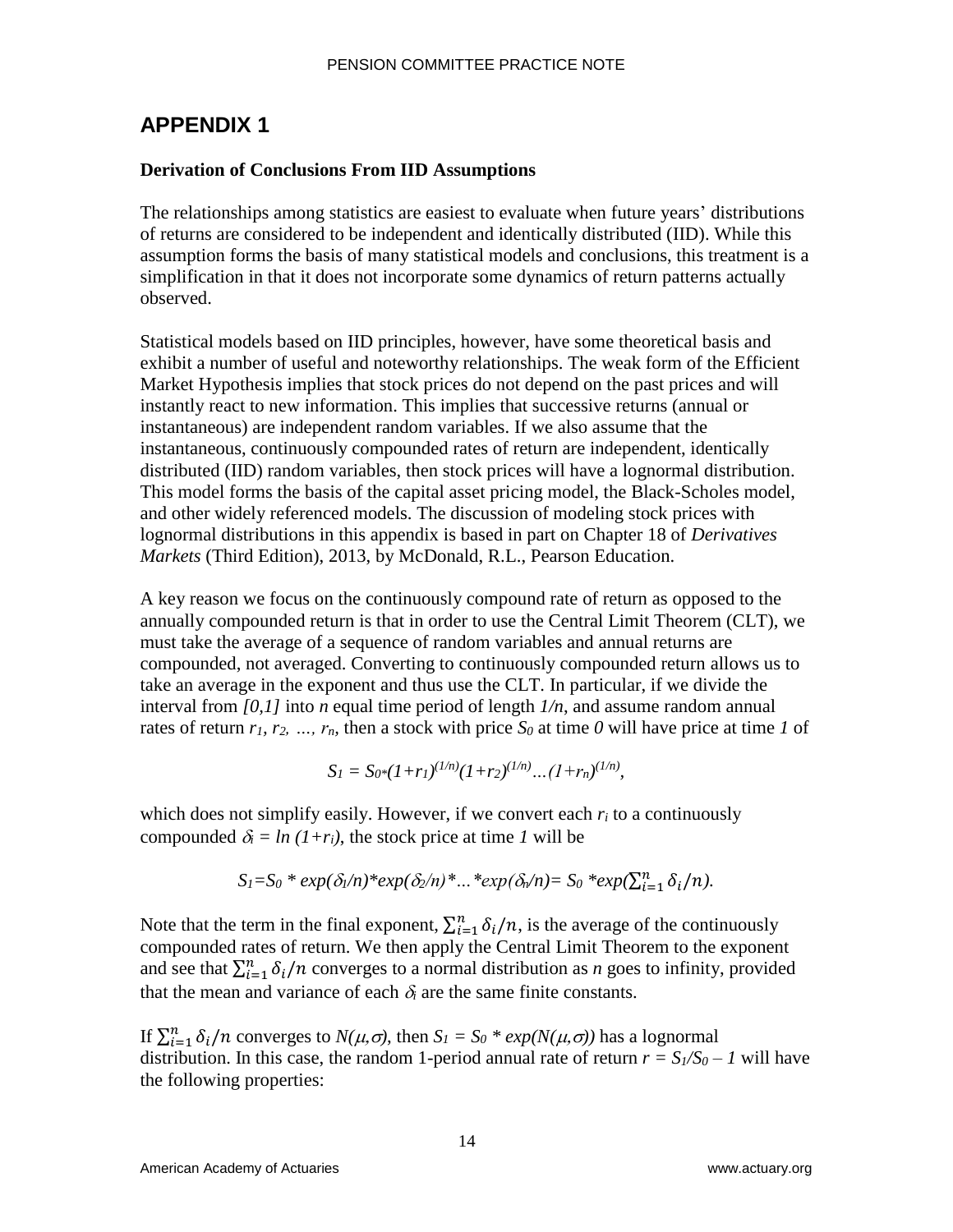Mean: 
$$
m = exp(\mu + \sigma^2/2) - 1
$$
  
\nMedian:  $e^{\mu} - 1$   
\nVariance:  $s^2 = exp(2\mu + 2\sigma^2) - (exp(\mu + \sigma^2/2))^2$ 

Note that the median is below the mean and the difference is approximately half the variance as noted previously. Alternatively, given the arithmetic annual return *m* with standard deviation *s*, we can solve for continuously compounded lognormal parameters  $\mu$ and  $\sigma$  as follows:

$$
\sigma = sqrt(ln(s/(1+m))^2 + 1)
$$
  

$$
\mu = ln(1+m) - \sigma^2/2
$$

For a projection covering N investment periods, mean arithmetic average return, mean geometric average return, and the discount rate equivalents of mean and median terminal wealth may be calculated directly. If we assume the expected annual rate of return is  $m =$ *5%* and the standard deviation is  $s = 15%$ , under the lognormal model, the continuously compounded parameters are  $\mu = 3.87\%$  and  $\sigma = 14.21\%$ . The resulting median is  $exp(3.87\%) -1 = 3.94\%$ . Those statistics are shown in the graph in Figure 1, and exhibit the following relationships:

- Mean arithmetic average return is constant (independent of *N*) and is equal to the expected or mean value of the single period return.
- Mean geometric average return equates to the arithmetic average for a single-year period, and then decreases over time (as *N* increases) to the median.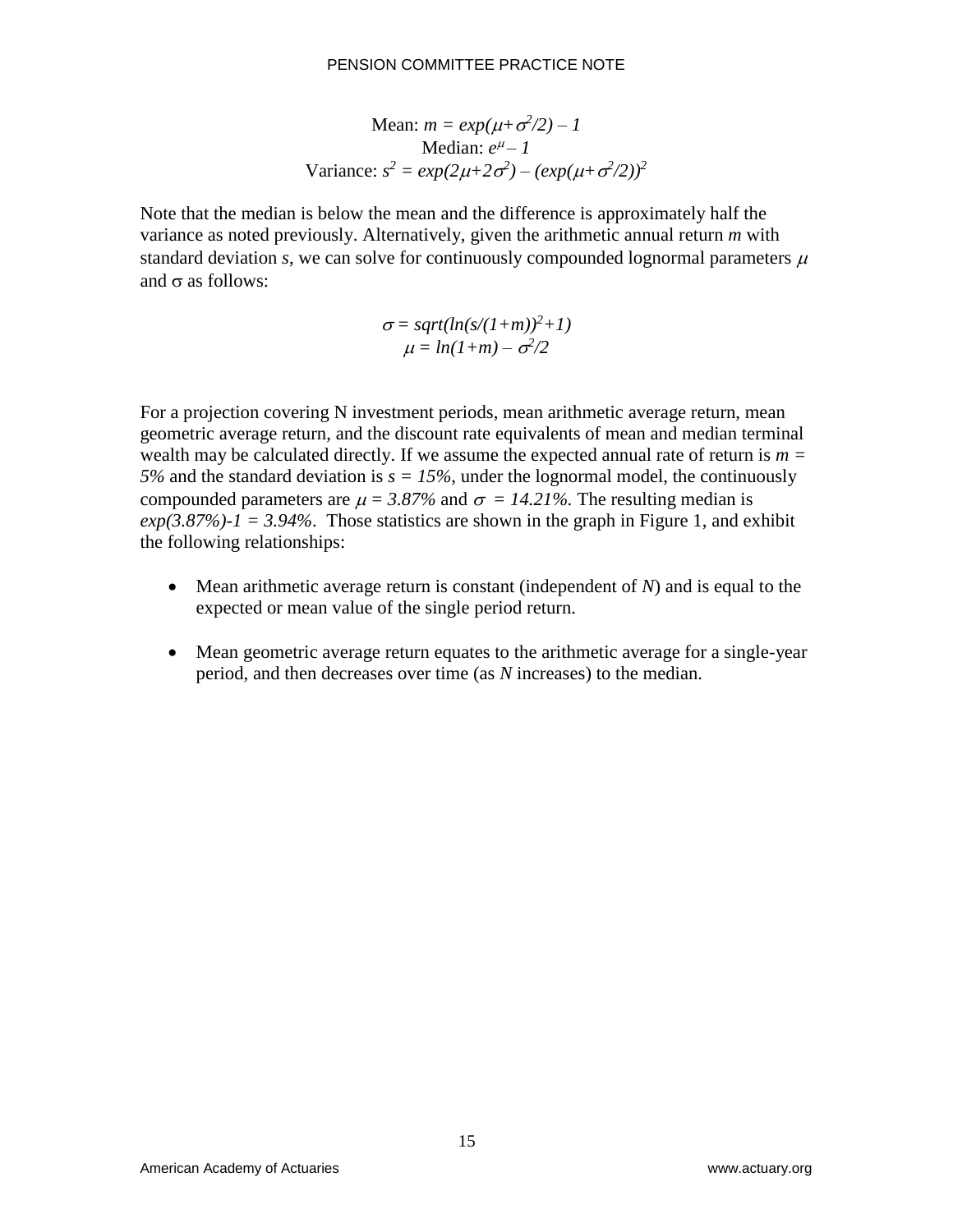

#### Figure  $1^{12}$

#### *Terminal wealth*

The objective in pension plan funding is not to achieve a particular level of investment return, but rather to accumulate an amount over time that is sufficient to provide for the payment of pension obligations. For that purpose, the most relevant statistics are those that relate to wealth accumulation, and similarly, the equivalent discount rates corresponding to those wealth statistics. In the simplified statistical model, these statistics will exhibit the following characteristics:

- Mean terminal wealth has an equivalent discount rate that is constant independent of N, and equates to mean arithmetic average return.
- Median terminal wealth has an equivalent discount rate that, by definition, equates to median geometric average return.

Mean geometric average return decreases over time as N increases; over long projection periods, it asymptotically approaches the equivalent discount rate that equates to median terminal wealth.

#### *Relationships Referenced in ASOP No. 27 – Appendix 3*

Some expected relationships between various statistical outcomes are referenced in ASOP No. 27, Appendix 3. These references are essentially the same as those quoted above, i.e., statistical connections that an actuary would expect to see in statistically based models incorporating IID-type principles.

<sup>&</sup>lt;sup>12</sup> Results of a return simulation based on IID presumption, lognormally distributed returns, 5% mean return, and 15% standard deviation.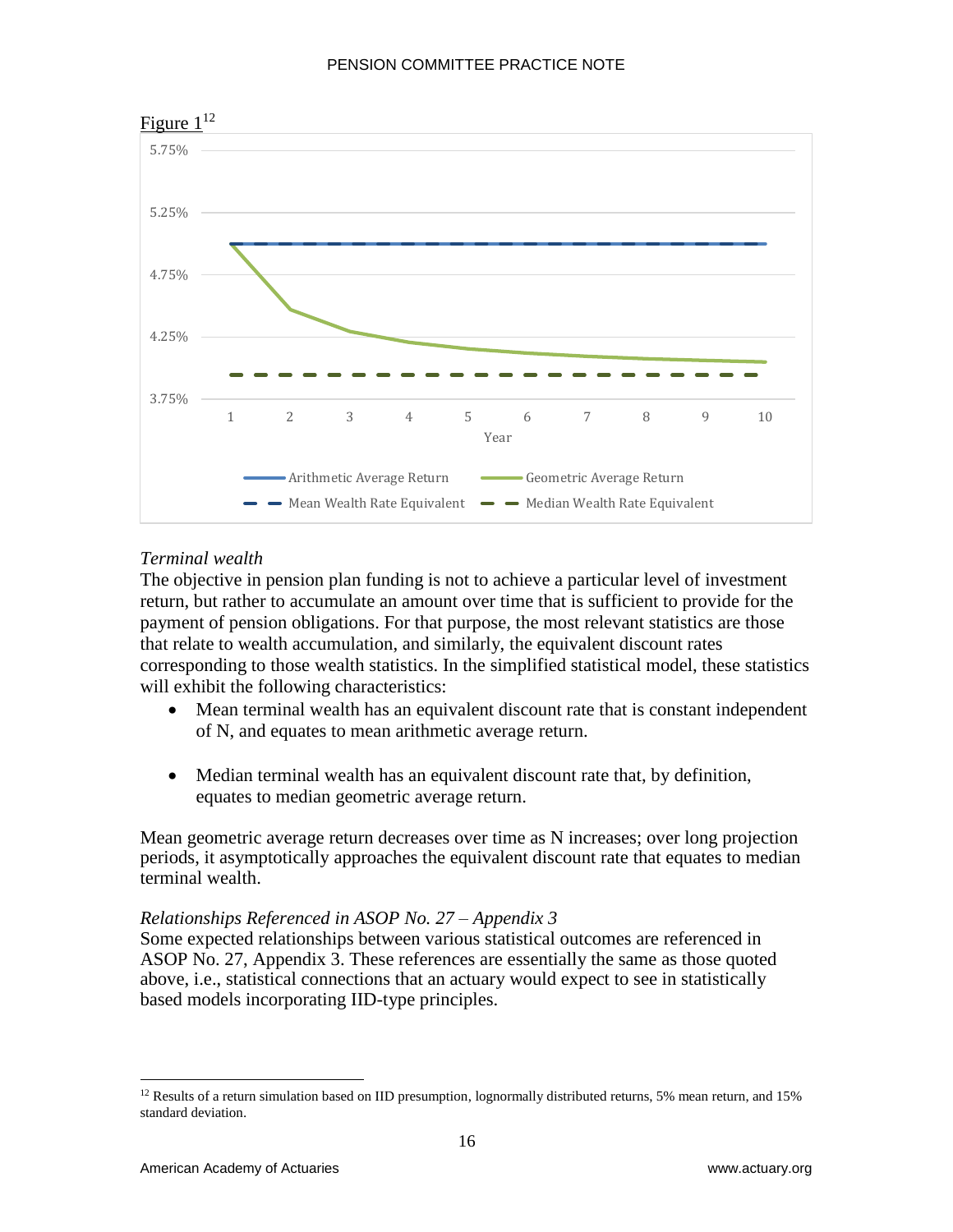In particular, the Appendix references two key expected relationships and, as noted, uses somewhat different terminology than is employed in this practice note:

- The use of a forward-looking expected geometric return as a discount rate will produce a present value that generally converges to the median present value as the time horizon lengthens (i.e., if the actuary determines a funding obligation using the forward-looking expected geometric return to discount the obligation to produce a present value, it is expected that in the limiting case there will be enough money to fund the obligation 50% of the time).
- The use of a forward-looking expected arithmetic return as a discount rate will generally produce a mean present value (i.e., there will be no expected actuarial gains and/or losses).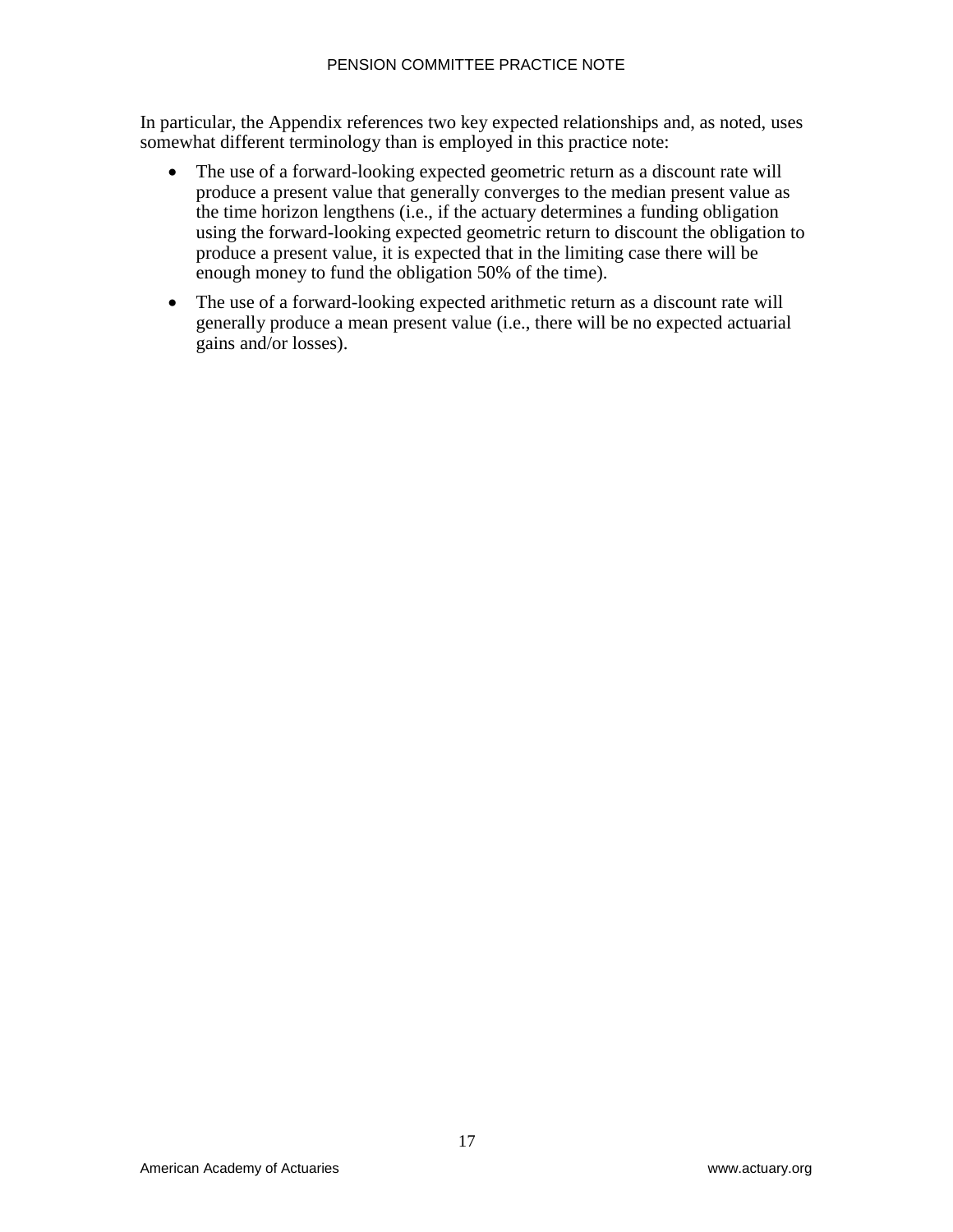### **APPENDIX 2**

#### **Implications of Assumptions Other Than IID**

Actuaries may also use more complex capital market/forecast models that do not adhere to the IID convention. Many models have provisions to address differences between initial capital market conditions and "normative" conditions; e.g., current interest rates may be considered lower than the long-term norm and thus future rates will have a tendency to rise. Similarly, equity valuations could be viewed as out of sync with longterm valuation levels and have a tendency to rise or fall over time to compensate.

In addition to trends related to initial-normative capital market conditions, some models may also incorporate tendencies toward mean reversion within the generated scenarios, which implies that when return results in a given scenario are simulated to fall extremely far from the normative trend, those extreme outcomes will have a tendency to be reversed over time. For example, extremely favorable equity returns may be presumed to imply levels of economic growth, P/E ratios, and utilization of workforce, resource, and production capacities that are higher than normal. Given modeled constraints on these parameters, the result may be a bias toward unfavorable equity returns in successive periods that act to suppress prospective returns and push accumulated results closer toward the more typical range. Similarly, simulated high fixed-income returns generally result from decreases in yields that will tend to be reversed over time.

These types of model characteristics will tend to disrupt some of the relationships that were evidenced in the simpler statistical model reviewed in Appendix 1, as illustrated in Figure 2.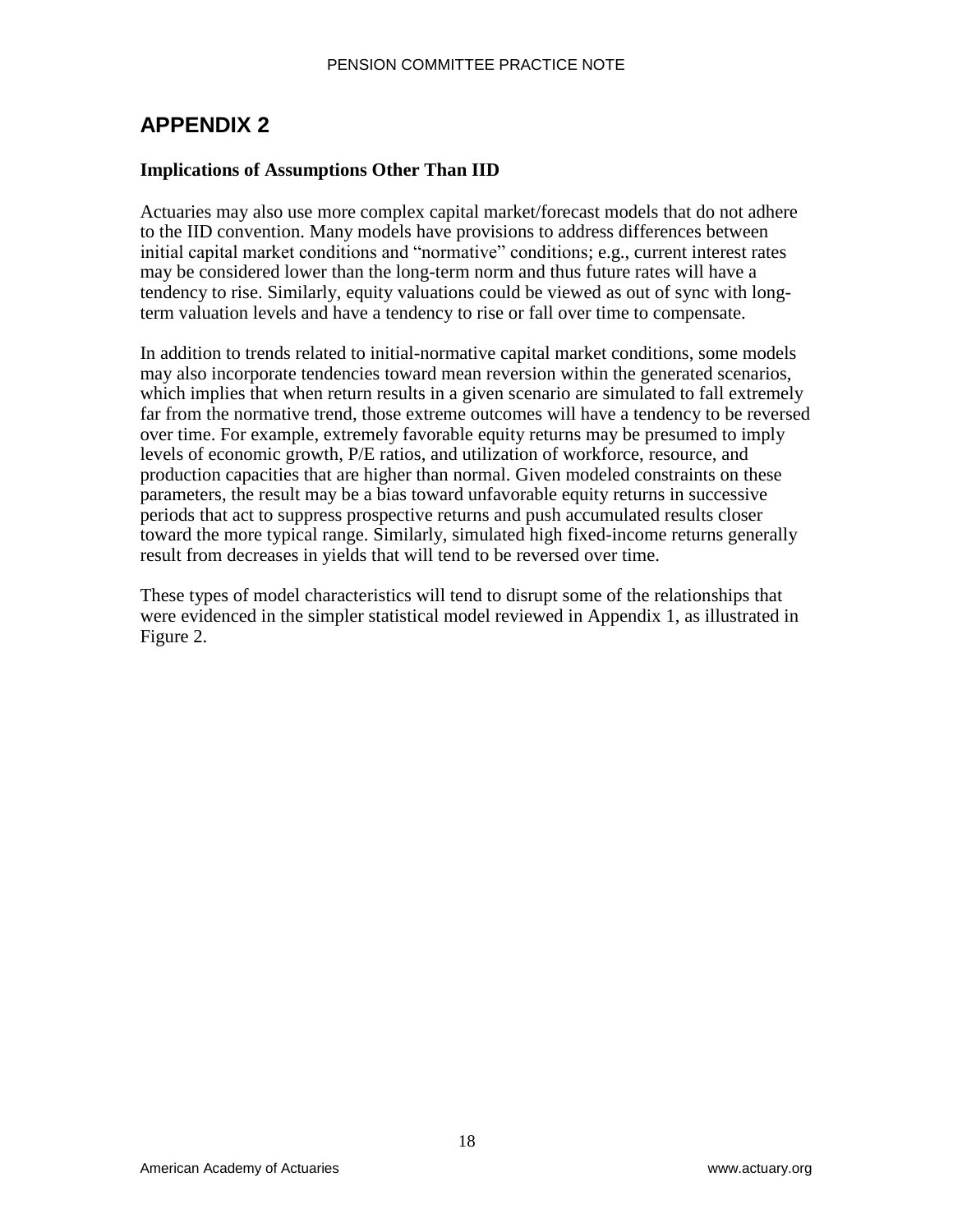

As the above example illustrates, results from more complex models may create disconnects in at least two critical relationships:

- a trend in rates rather than constant emerging rates for mean arithmetic average and mean terminal wealth; and
- a gap rather than equality between emerging results for mean arithmetic average and mean terminal wealth.

The first outcome is a result of the tendency for initial capital market conditions to revert to normative levels over time. The second outcome is caused by the tendency for mean reversion within the capital market simulation, so that the emergence of extremely high or extremely low return/wealth outcomes creates a tendency for offsetting outcomes in successive periods—which acts to pull extreme wealth outcomes back toward median levels.



<sup>&</sup>lt;sup>13</sup> Results of a return simulation based on normally distributed returns, 5% mean return in year 1 grading up to 6% mean return in year 7, and 15% standard deviation. The model also incorporates some reversion of simulation outcomes to the mean, so that a high percentile outcome in a given year leads to an increased likelihood for a low percentile outcome in a successive year; this acts to suppress the distribution of accumulated returns (e.g., the gap between mean and median wealth outcomes). In this particular model, 50% of the difference in any single year between the simulated scenario return and the mean return is applied as an adjustment to future returns over the subsequent five years in a declining pattern. While this model may be simpler than those typically used in practice, it is sufficient to illustrate the effects of mean reversion on the forecast outcomes shown above.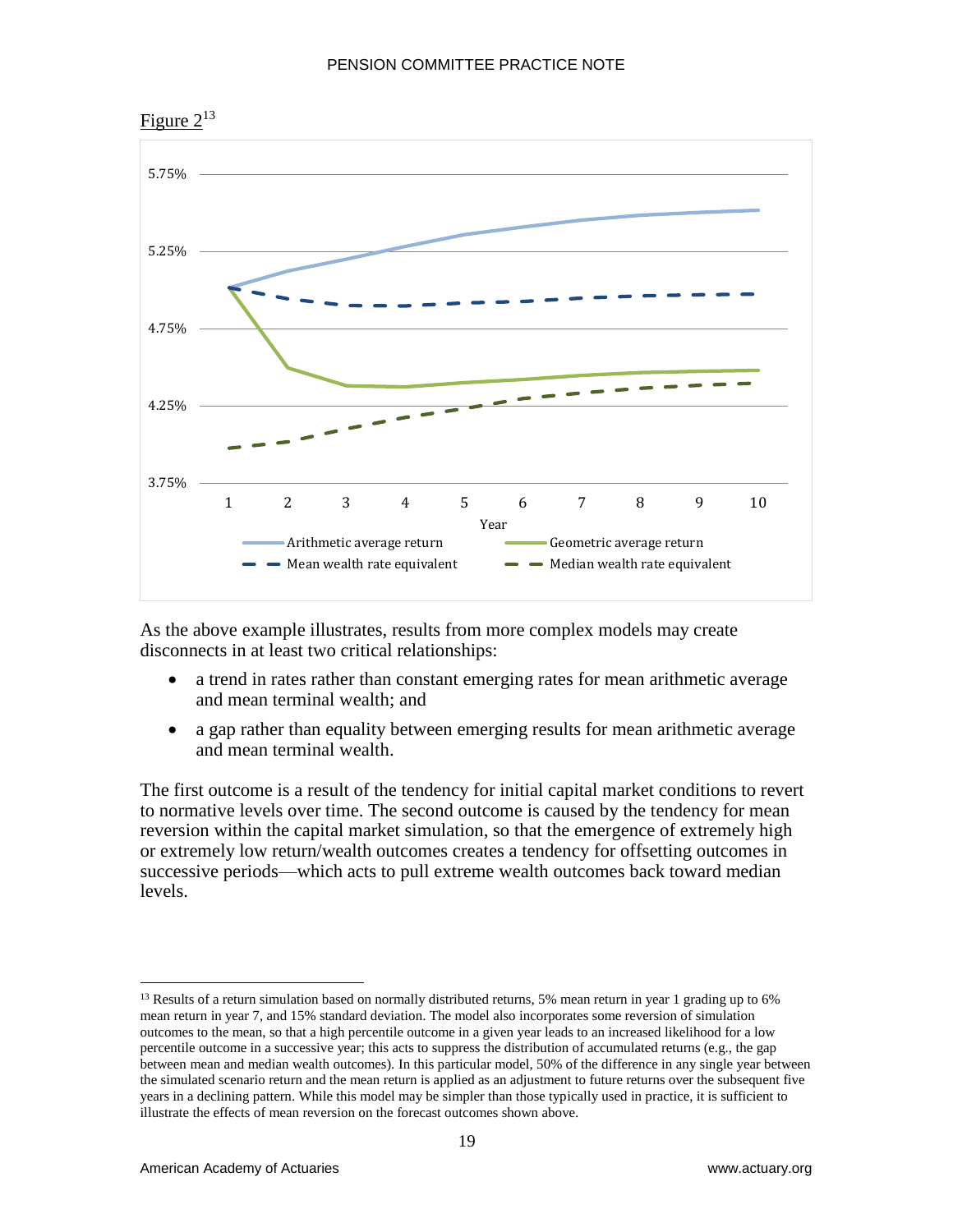## **APPENDIX 3**

#### **Special Considerations for Specific Applications**

The body of this practice note focused on idealized situations in which investment return assumptions are used as discount rates and applied over multiyear periods. Other applications of investment return assumptions introduce elements not yet considered. In these applications the concepts underlying this analysis generally remain relevant, but the specific conclusions may need to be adapted. This appendix considers two such circumstances.

• *Application of Return Assumption in U.S. Corporate and Plan Accounting* U.S. corporate accounting rules applicable to sponsors of pension and retiree welfare plans call for a different application for an investment return assumption. The expected return on asset assumption represents a long-term expectation, described in Accounting Standards Codification (ASC) 715 as "the average rate of earnings expected on the funds invested or to be invested to provide for the benefits included in the projected benefit obligation." But it is applied to a current value of assets to calculate the expected return on asset amount that is a component of benefit cost for the current year.

Because the rate is applied to a current asset value to develop a single-year return amount, its application is quite different than for an investment return assumption that is applied as a constant discount rate or used as an estimate of asset accumulation over longer time horizons. It is only when a return assumption is applied over multiple time periods that many of the issues discussed earlier arise. A mean arithmetic average return figure is arguably more compatible with the function of estimating a single year's investment return.

Plan sponsors may be required to prepare financial reports according to several accounting standards. The considerations of this practice note may apply differently to each. For example, while the provisions of ASC 715 referenced above (covering the determination of pension expense) call for an investment return assumption to generate an estimate of single year return, the investment return assumption defined under ASC 960 (covering plan accounting) is employed as a discount rate. One might therefore reasonably set the ASC 715 rate based on the arithmetic average return and the ASC 960 rate based on a geometric average return for the same plan.

• *Gain-Sharing Features*

In some plans, the level of benefits provided may depend on asset performance. If the actuary is charged with determining a rate of return that is allocable to the payment of already-defined benefits under the plan, these features may have an impact on the return assumption that is considered appropriate for that purpose.

For example, some public sector and Taft-Hartley plans may have gain-sharing

20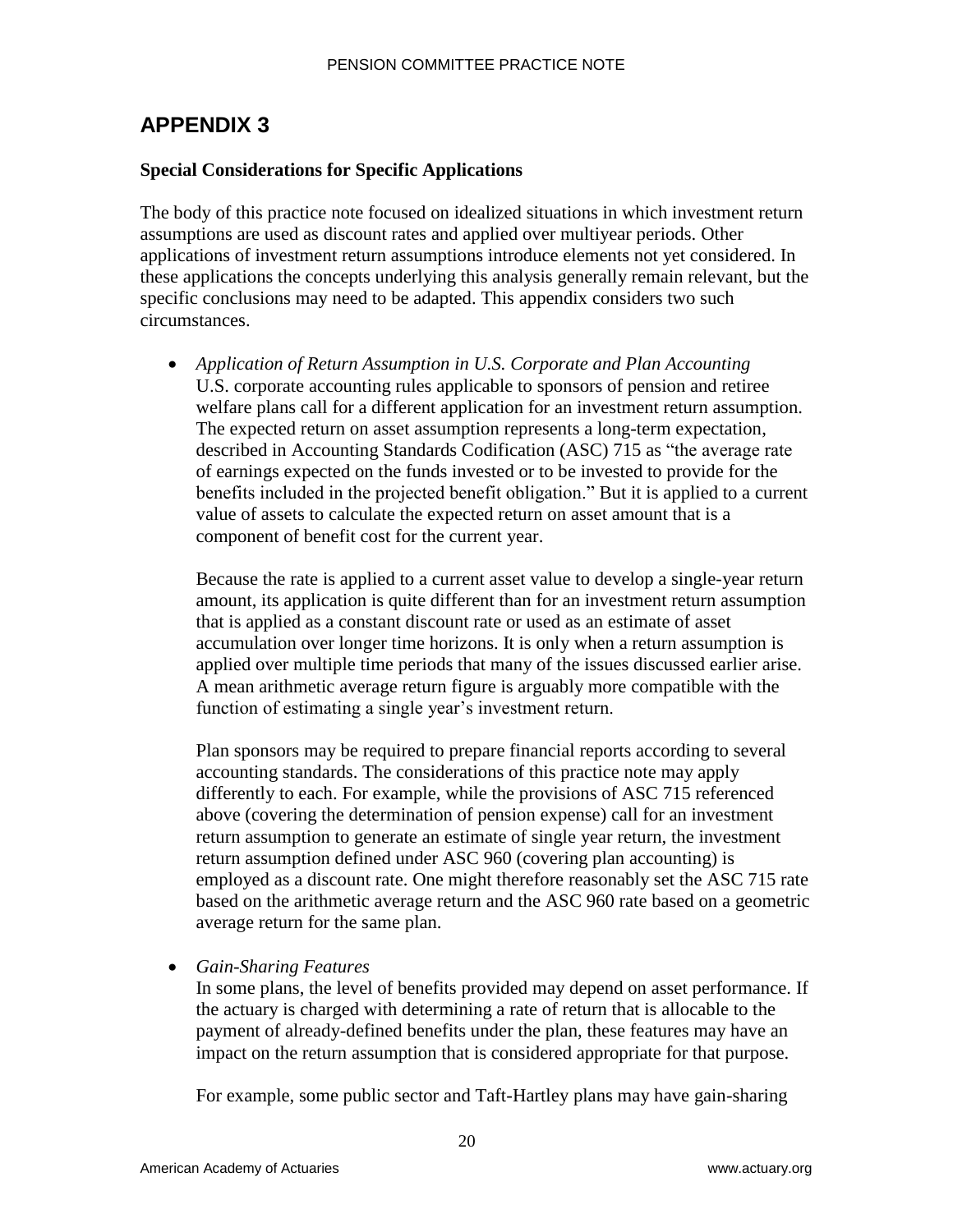arrangements where ad-hoc COLAs or  $13<sup>th</sup>$  checks are granted based on return performance above a certain threshold. These features create an asymmetry in the distribution of net returns available to pay already-defined (primary) benefits.

Similarly, provisions such as minimum or maximum interest crediting to individual accounts or other embedded options that convert a portion of investment returns to a benefit may also alter the distribution of returns available for funding the primary benefits.

Valuation of such features is beyond the scope of this practice note. Additional analysis of the net return available for funding primary plan benefits may be warranted.

These circumstances are only representative; others may also be encountered when applying expected return assumptions in practice. These situations may not lead an actuary to a definitive conclusion that either an arithmetic or geometric average return is appropriate. Some considerations may support one statistic while others support another. In such circumstances, an actuary may consider a modified rate representing a blend of the two statistics to be a reasonable choice.